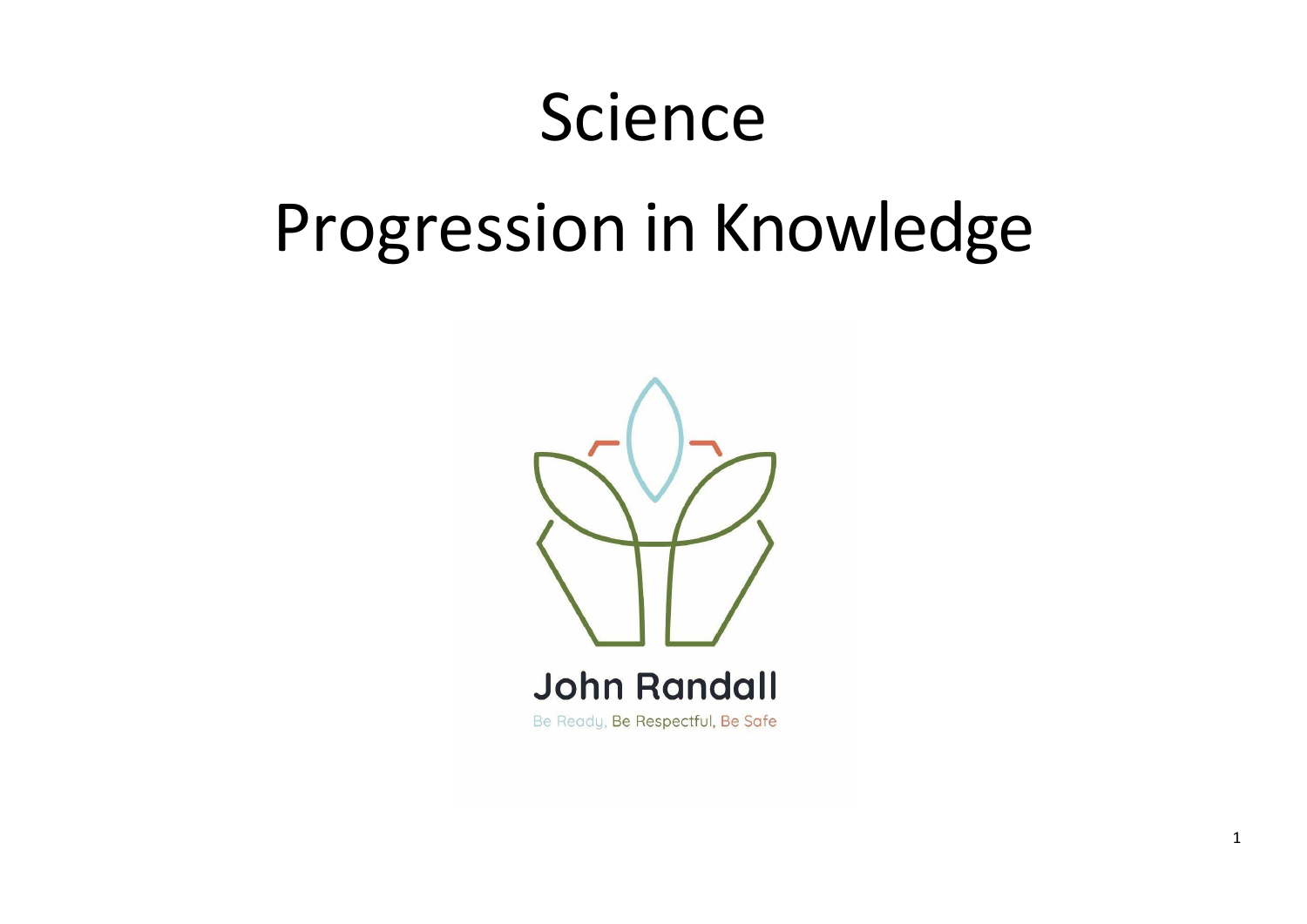### Coverage of Science topics in each year group Years 1-6

.

| Year 1                                                                                 | Year 2                                                                                               | Year <sub>3</sub>                                                                                            | Year 4                                                                                           | Year 5                                                                                                         | Year 6                                                                                                |
|----------------------------------------------------------------------------------------|------------------------------------------------------------------------------------------------------|--------------------------------------------------------------------------------------------------------------|--------------------------------------------------------------------------------------------------|----------------------------------------------------------------------------------------------------------------|-------------------------------------------------------------------------------------------------------|
| Animal Kingdom<br>(National Curriculum: Animals<br>including Humans)<br><b>Biology</b> | Animals and their needs<br>(National Curriculum: Animals<br>including Humans)<br><b>Biology</b>      | <b>Animals and Skeletons</b><br>(National Curriculum:<br><b>Animals, including Humans)</b><br><b>Biology</b> | <b>Digestion</b><br>(National Curriculum:<br><b>Animals, including Humans)</b><br><b>Biology</b> | <b>Human Development</b><br>(National Curriculum: Animals<br>including Humans)<br><b>Biology</b>               | <b>Heart and Lungs</b><br>(National Curriculum: Animals<br>including Humans)<br><b>Biology</b>        |
|                                                                                        | <b>Habitats</b><br>(National Curriculum: Living<br>things and their Habitats)<br><b>Biology</b>      | Rocks<br>Chemistry                                                                                           | Classification<br>(National Curriculum: Living<br>things and their Habitats)<br><b>Biology</b>   | <b>Life Cycles</b><br>(National Curriculum: Living<br>things and their Habitats)<br><b>Biology</b>             | <b>Classification</b><br>(National Curriculum: Living<br>things and their Habitats)<br><b>Biology</b> |
| Materials<br>(National Curriculum: Everyday<br>Materials)<br>Chemistry                 | <b>Materials</b><br>(National Curriculum: Uses of<br>Everyday Materials)<br><b>Physics</b>           | <b>Magnets</b><br>(National Curriculum: Forces<br>and Magnets)<br><b>Physics</b>                             | Electricity<br>Physics/ chemistry                                                                | <b>Forces</b><br><b>Physics</b>                                                                                | Electricity<br>Physics/ chemistry                                                                     |
| Plants<br><b>Biology</b>                                                               | Plants<br><b>Biology</b>                                                                             | Plants<br><b>Biology</b>                                                                                     | <b>States of Matter</b><br>Chemistry                                                             | <b>Mixtures and Reactions</b><br>(National Curriculum:<br>Properties and Changes of<br>Materials)<br>Chemistry | Evolution<br>(National Curriculum:<br>Evolution and Inheritance)<br><b>Biology</b>                    |
| Weather<br>(National Curriculum: Seasonal<br>Changes)<br><b>Biology</b>                | <b>Living Things</b><br>(National Curriculum: Living<br>things and their Habitats)<br><b>Biology</b> | Light<br><b>Physics</b>                                                                                      | Sound<br><b>Physics</b>                                                                          | Earth and Space<br><b>Physics</b>                                                                              | Light<br><b>Physics</b>                                                                               |
| Environment<br>(Covered throughout year)<br><b>Biology</b>                             | <b>Local Habitats</b><br>(Covered throughout the<br>year)<br><b>Biology</b>                          | <b>Animals Homes</b><br>(Covered throughout the<br>year)<br><b>Biology</b>                                   | Respecting our environment<br>(Covered throughout the<br>year)                                   | Decay and Recycling (Covered<br>throughout the year)                                                           | <b>Field Studies</b><br>(Covered throughout the<br>year)                                              |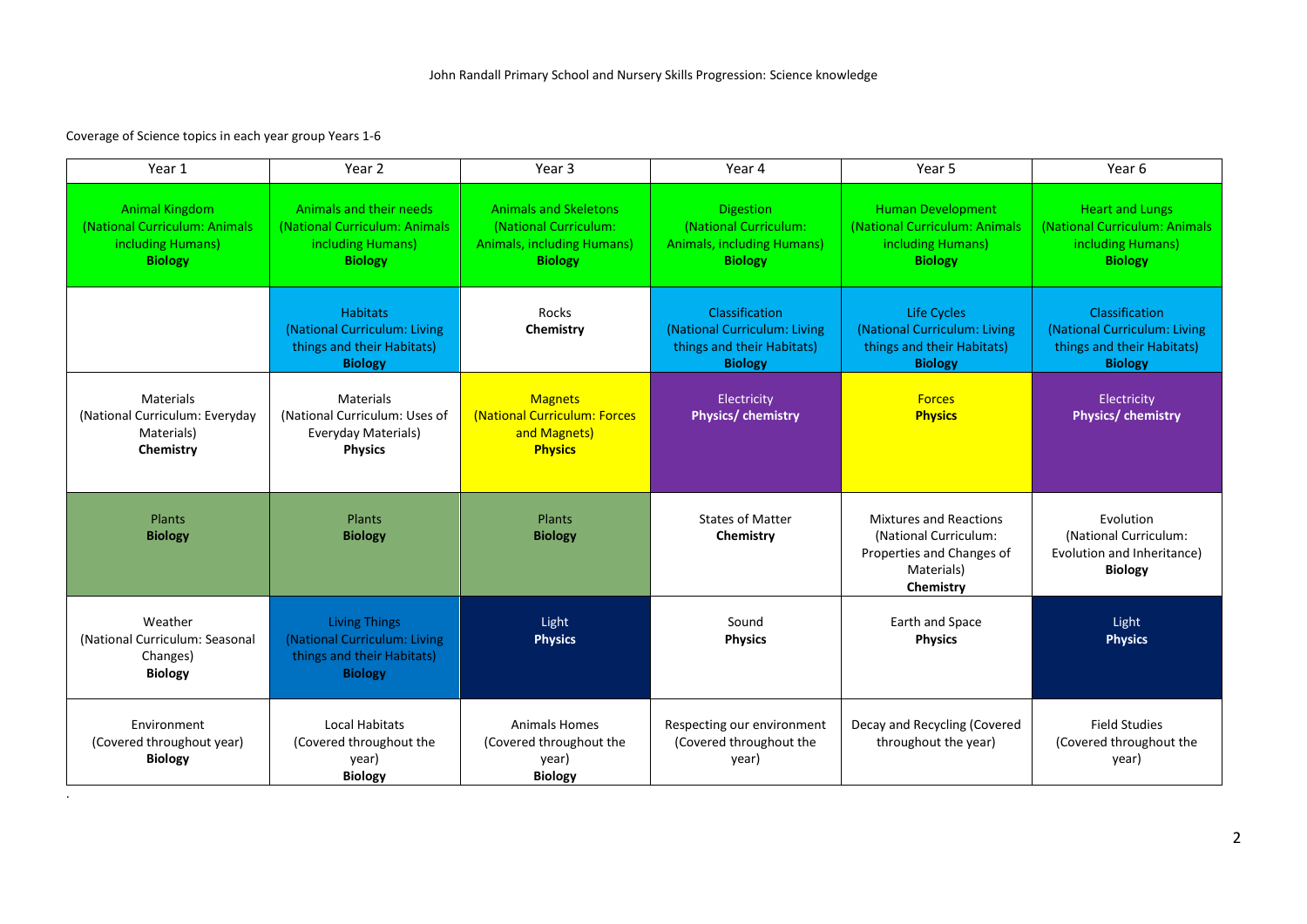| <b>National Curriculum</b>                      | <b>EYFS</b>                                                                                                                                                                                | Year 1                                                                                                                                                                                                                                        | Year 2                                                                                                                                                                                             | Year 3                                                                                                                                                                                                                                                                                                                                                                                                                                                                                                                                     | Year 4 | Year 5                                                                   | Year 6 |
|-------------------------------------------------|--------------------------------------------------------------------------------------------------------------------------------------------------------------------------------------------|-----------------------------------------------------------------------------------------------------------------------------------------------------------------------------------------------------------------------------------------------|----------------------------------------------------------------------------------------------------------------------------------------------------------------------------------------------------|--------------------------------------------------------------------------------------------------------------------------------------------------------------------------------------------------------------------------------------------------------------------------------------------------------------------------------------------------------------------------------------------------------------------------------------------------------------------------------------------------------------------------------------------|--------|--------------------------------------------------------------------------|--------|
| <b>Plants</b><br>Pupils should be taught<br>to: | Children at the<br>expected level of<br>development will:<br>- Explore the<br>natural world<br>around them,<br>making<br>observations and<br>drawing<br>pictures of animals<br>and plants; | - identify and name<br>a variety of<br>common wild and<br>garden plants,<br>including deciduous<br>and evergreen trees<br>-identify and<br>describe the basic<br>structure of a<br>variety of common<br>flowering plants,<br>including trees. | -observe and describe<br>how seeds and bulbs<br>grow into mature<br>plants<br>-find out and describe<br>how plants need water,<br>light and a suitable<br>temperature to grow<br>and stay healthy. | -identify and describe the<br>functions of different parts<br>of flowering plants: roots,<br>stem/trunk, leaves and<br>flowers<br>-explore the requirements<br>of plants for life and growth<br>(air, light, water, nutrients<br>from soil, and room to<br>grow) and how they vary<br>from plant to plant<br>-investigate the way in<br>which water is transported<br>within plants<br>-explore the part that<br>flowers play in the life cycle<br>of flowering plants,<br>including pollination, seed<br>formation and seed<br>dispersal. |        | Plants topic not covered in Years 4, 5 and 6 in the National Curriculum  |        |
| <b>Skills Progression</b>                       | <b>EYFS</b>                                                                                                                                                                                | Year 1                                                                                                                                                                                                                                        | Year 2                                                                                                                                                                                             | Year 3                                                                                                                                                                                                                                                                                                                                                                                                                                                                                                                                     | Year 4 | Year 5                                                                   | Year 6 |
| <b>Plants</b>                                   | Plant seeds and<br>care for growing<br>plants and<br>observe them<br>over time.<br>After close<br>observations<br>draw plants in a<br>variety of settings                                  | Observe and<br>describe how<br>seeds and bulbs<br>grow into mature<br>plants.                                                                                                                                                                 | Explore the part that<br>flowers play in the<br>life cycle of flowering<br>plants, including<br>pollination, seed<br>formation and seed<br>dispersal.                                              | Explore in detail the<br>parts that flowers play in<br>the life cycle of flowering<br>plants, including<br>pollination, seed<br>formation and seed<br>dispersal.                                                                                                                                                                                                                                                                                                                                                                           |        | Plants topic not covered in Years 4, 5 and 6 in the National Curriculum. |        |
|                                                 | and<br>environments.<br>Listen to children<br>describe and<br>comment on                                                                                                                   | Identify and<br>describe the basic<br>structure of a<br>flowering plant<br>including roots,<br>stem/trunk,                                                                                                                                    | Identify and describe<br>the functions of<br>different parts of<br>flowering plants,<br>including roots,<br>stem/trunk, leaves<br>and flowers.                                                     | Identify and describe<br>detail the functions of<br>different parts of<br>flowering plants,<br>including roots,<br>stem/trunk, leaves and<br>flowers.                                                                                                                                                                                                                                                                                                                                                                                      |        |                                                                          |        |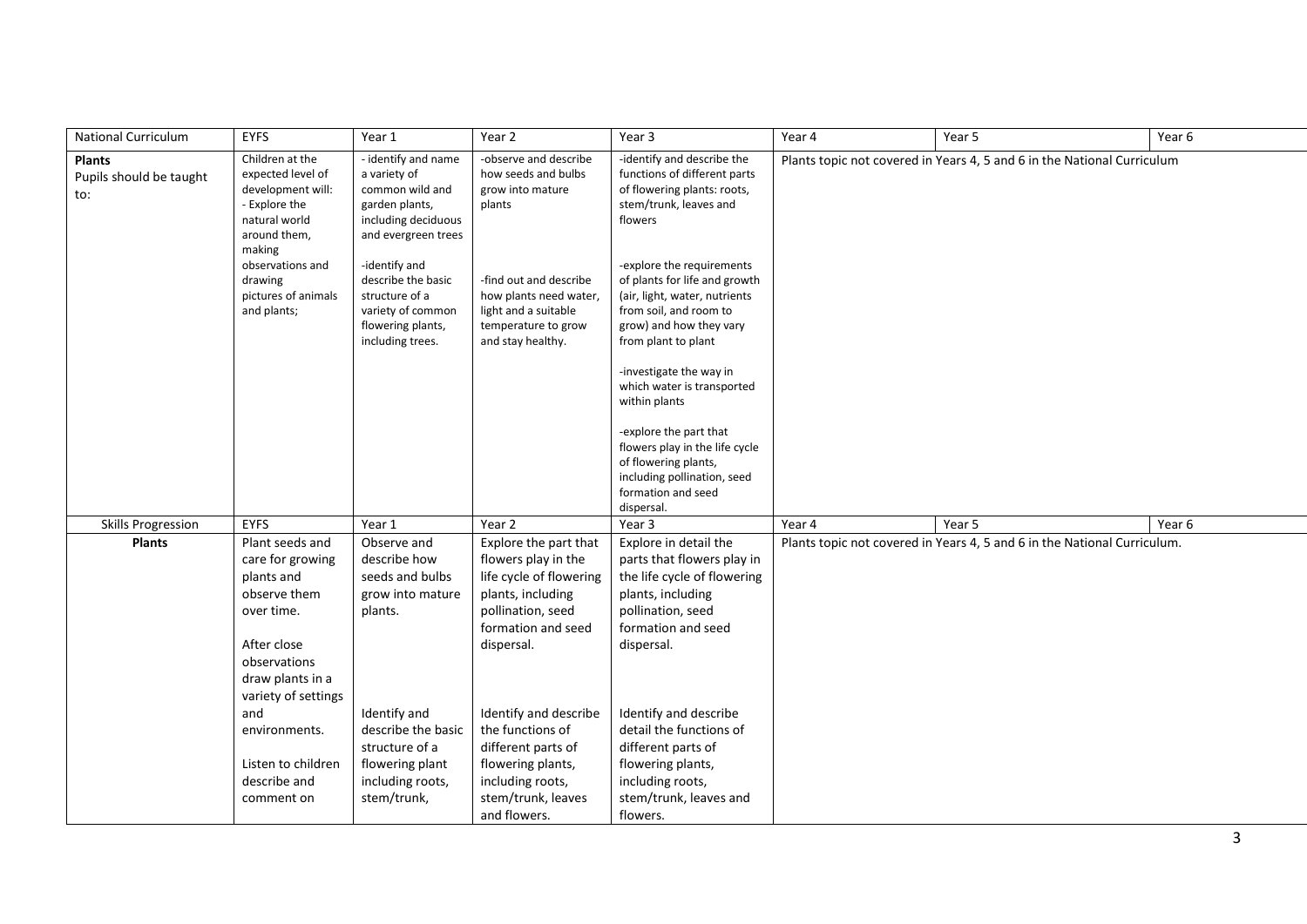|                                                                                                    | plants they have<br>seen outside.<br>Name, describe<br>and recognise<br>some plants that<br>children are likely<br>to see.                                                                                                                                                               | leaves and<br>flowers.<br>Find out about<br>and describe<br>what plants need<br>to grow and stay<br>healthy,<br>including, water,<br>light and<br>temperature.                                                                                                                                                                                                                                                    | Explore the<br>requirements of<br>plants for life and<br>growth (air, light,<br>water, nutrients<br>from soil and room<br>to grow) and how<br>these vary from plant<br>to plant and the way<br>in which water is<br>transported in<br>plants.                                                                                                                           | Explore the requirements<br>of plants for life and<br>growth (air, light, water,<br>nutrients from soil and<br>room to grow) and how<br>these vary from plant to<br>plant and the way in<br>which water is<br>transported in plants.                                                                                                  |                                                                                                                                                                                                                                                                                                         |                                                                 |                                                                                                                                                                                                                                                                                                                |
|----------------------------------------------------------------------------------------------------|------------------------------------------------------------------------------------------------------------------------------------------------------------------------------------------------------------------------------------------------------------------------------------------|-------------------------------------------------------------------------------------------------------------------------------------------------------------------------------------------------------------------------------------------------------------------------------------------------------------------------------------------------------------------------------------------------------------------|-------------------------------------------------------------------------------------------------------------------------------------------------------------------------------------------------------------------------------------------------------------------------------------------------------------------------------------------------------------------------|---------------------------------------------------------------------------------------------------------------------------------------------------------------------------------------------------------------------------------------------------------------------------------------------------------------------------------------|---------------------------------------------------------------------------------------------------------------------------------------------------------------------------------------------------------------------------------------------------------------------------------------------------------|-----------------------------------------------------------------|----------------------------------------------------------------------------------------------------------------------------------------------------------------------------------------------------------------------------------------------------------------------------------------------------------------|
| National Curriculum<br><b>Animals Including</b><br><b>Humans</b><br>Pupils should be taught<br>to: | <b>EYFS</b><br>Children at the<br>expected level of<br>development will:<br>- Explore the<br>natural world<br>around them,<br>making<br>observations and<br>drawing<br>pictures of<br>animals.<br>Name, describe<br>and recognise<br>some animals<br>that children are<br>likely to see. | Year 1<br>-identify and<br>name a variety of<br>common animals<br>including fish,<br>amphibians,<br>reptiles, birds and<br>mammals<br>-identify and<br>name a variety of<br>common animals<br>that are<br>carnivores,<br>herbivores and<br>omnivores<br>-describe and<br>compare the<br>structure of a<br>variety of<br>common animals<br>(fish, amphibians,<br>reptiles, birds and<br>mammals<br>including pets) | Year 2<br>-notice that animals,<br>including humans,<br>have offspring which<br>grow into adults<br>-find out about and<br>describe the basic<br>needs of animals,<br>including humans,<br>for survival (water,<br>food and air)<br>-describe the<br>importance for<br>humans of exercise,<br>eating the right<br>amounts of different<br>types of food, and<br>hygiene | Year 3<br>-identify that animals,<br>including humans, need<br>the right types and<br>amount of nutrition, and<br>that they cannot make<br>their own food; they get<br>nutrition from what they<br>eat<br>-identify that humans<br>and some other animals<br>have skeletons and<br>muscles for support,<br>protection and<br>movement | Year 4<br>-describe the simple<br>functions of the basic<br>parts of the digestive<br>system in humans<br>-identify the different<br>types of teeth in humans<br>and their simple<br>functions<br>-construct and interpret<br>a variety of food chains,<br>identifying producers,<br>predators and prey | Year 5<br>-describe the changes as humans<br>develop to old age | Year 6<br>-identify and name the ma<br>the human circulatory syst<br>describe the functions of t<br>blood vessels and blood<br>-recognise the impact of d<br>exercise, drugs and lifestyl<br>way their bodies function<br>-describe the ways in whic<br>and water are transported<br>animals, including humans |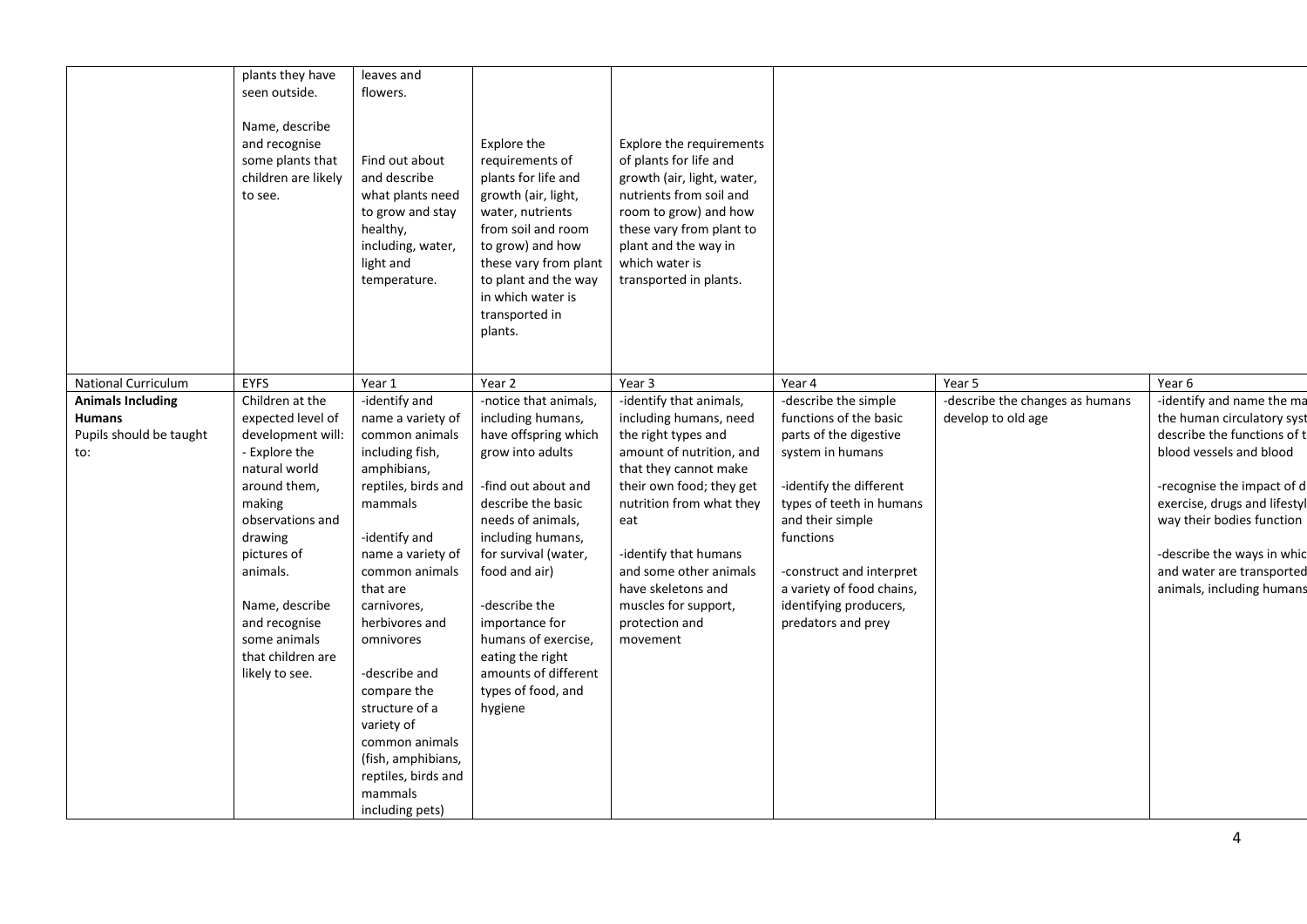|                           |                                                                                                                                                               | -identify, name,<br>draw and label<br>the basic parts of<br>the human body<br>and say which<br>part of the body<br>is associated with<br>each sense |                                                                                                                              |                                                                                 |                                                                                                                                                         |                                                                                                           |                                                                                        |
|---------------------------|---------------------------------------------------------------------------------------------------------------------------------------------------------------|-----------------------------------------------------------------------------------------------------------------------------------------------------|------------------------------------------------------------------------------------------------------------------------------|---------------------------------------------------------------------------------|---------------------------------------------------------------------------------------------------------------------------------------------------------|-----------------------------------------------------------------------------------------------------------|----------------------------------------------------------------------------------------|
| <b>Skills Progression</b> | <b>EYFS</b>                                                                                                                                                   | Year 1                                                                                                                                              | Year 2                                                                                                                       | Year 3                                                                          | Year 4                                                                                                                                                  | Year 5                                                                                                    | Year 6                                                                                 |
| <b>Animals including</b>  | Play with                                                                                                                                                     | Draw and label                                                                                                                                      | Identify and describe                                                                                                        | Name and describe key                                                           | Describe scientifically the                                                                                                                             | Identify and name the main parts                                                                          | Explain how and why our r                                                              |
| <b>Humans</b>             | different small<br>world animals<br>and name them<br>whilst playing.<br>Help children to<br>care for animals                                                  | the main parts of<br>the<br>human body and<br>link body parts to<br>the<br>associated<br>senses.                                                    | simple features of<br>human and other<br>animal skeletons,<br>and<br>how muscles are<br>used for support,<br>protection and  | features of the<br>human body, including<br>organs,<br>skeleton and muscles.    | function of<br>the main organs in the<br>body, including<br>muscles, the skeleton<br>and their main<br>functions.                                       | of the human circulatory system,<br>and explain the functions of the<br>heart, blood vessels and blood.   | oxygen.                                                                                |
|                           | and take part in<br>first-hand                                                                                                                                |                                                                                                                                                     | movement.                                                                                                                    |                                                                                 |                                                                                                                                                         |                                                                                                           |                                                                                        |
|                           | scientific<br>explorations of<br>an-imal life<br>cycles, such as<br>caterpillars or<br>chick eggs.                                                            | Name and talk<br>about the young<br>of humans and<br>other animals.                                                                                 | Describe in simple<br>terms the changes<br>that take place as<br>animals grow.                                               | Talk in simple terms<br>about how animals<br>grow & reproduce.                  | Describe the changes<br>that take place<br>as humans develop from<br>birth to old<br>age. Learn about the<br>changes that take<br>place during puberty. | Recognise that normally the<br>offspring<br>of a living thing will not be<br>identical to<br>its parents. |                                                                                        |
|                           | After close<br>observations<br>draw pictures of<br>the natural world<br>including animals<br>Listen to children<br>describe and<br>comment on<br>animals they | Identify and<br>name a variety of<br>common<br>animals such as<br>amphibians,<br>mammals<br>and<br>invertebrates.                                   |                                                                                                                              |                                                                                 |                                                                                                                                                         |                                                                                                           |                                                                                        |
|                           | have seen<br>outside.<br>Throughout the<br>year take children<br>outside to<br>observe how                                                                    | Find out about<br>and describe the<br>basic                                                                                                         | Identify that animals<br>including humans<br>need the right types<br>and amount of<br>nutrition and that<br>they cannot make | Describe the simple<br>functions of the<br>human digestive system<br>in humans. | Use scientific terms to<br>describe the key<br>features of a healthy<br>diet, including<br>main food groups.                                            | Recognise the impact of diet,<br>exercise, drugs and lifestyle on the<br>functions of the body            | Explain in detail the impac<br>exercise, drugs and lifestyl<br>way the body functions. |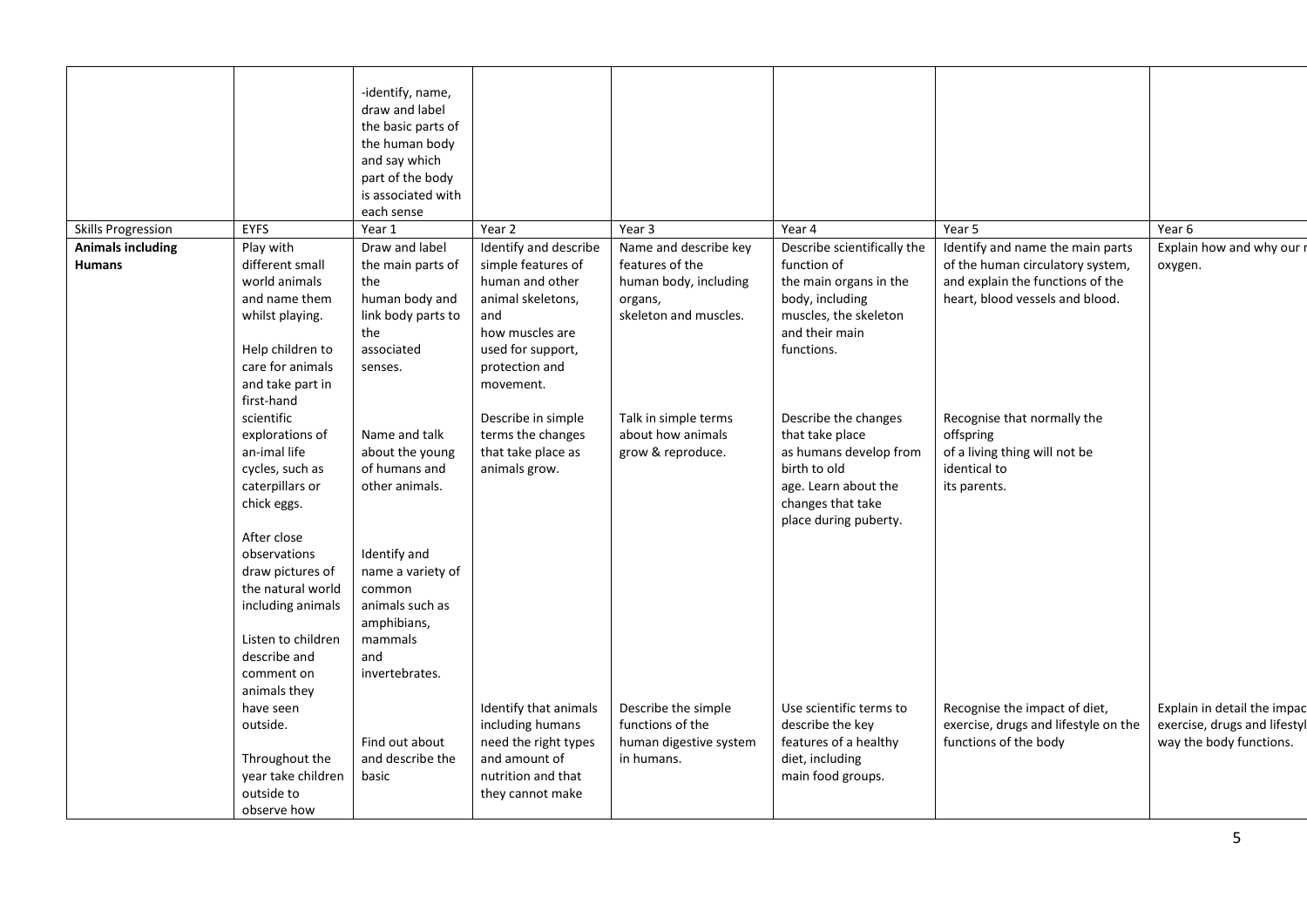|                                                                                     | animals behave<br>differently when<br>the seasons<br>change.                                                                   | needs of animals<br>including humans<br>for<br>survival (water,<br>food and air).<br>Describe the<br>importance for<br>humans of<br>exercise, a<br>balanced diet and<br>hygiene,<br>including how to<br>look after teeth. | their own food, that<br>they need nutrition<br>from what they eat.<br>Describe the link<br>between an animal's<br>diet and their type of<br>teeth.                                                                                                                                                                                                                                                                                                                                                          | Identify the different<br>types of teeth in<br>humans and their simple<br>functions.       | Draw a timeline to<br>indicate stages in<br>the growth and<br>development of<br>humans.                                                                                                                                                                                                                                                          | Describe the ways in which<br>nutrients and water are<br>transported within<br>animals, including humans.                                                                         | Name all the main food gre<br>explain how they are used<br>body.                                                                                                                                                                                                    |
|-------------------------------------------------------------------------------------|--------------------------------------------------------------------------------------------------------------------------------|---------------------------------------------------------------------------------------------------------------------------------------------------------------------------------------------------------------------------|-------------------------------------------------------------------------------------------------------------------------------------------------------------------------------------------------------------------------------------------------------------------------------------------------------------------------------------------------------------------------------------------------------------------------------------------------------------------------------------------------------------|--------------------------------------------------------------------------------------------|--------------------------------------------------------------------------------------------------------------------------------------------------------------------------------------------------------------------------------------------------------------------------------------------------------------------------------------------------|-----------------------------------------------------------------------------------------------------------------------------------------------------------------------------------|---------------------------------------------------------------------------------------------------------------------------------------------------------------------------------------------------------------------------------------------------------------------|
| National Curriculum                                                                 | <b>EYFS</b>                                                                                                                    | Year 1                                                                                                                                                                                                                    | Year 2                                                                                                                                                                                                                                                                                                                                                                                                                                                                                                      | Year 3                                                                                     | Year 4                                                                                                                                                                                                                                                                                                                                           | Year 5                                                                                                                                                                            | Year 6                                                                                                                                                                                                                                                              |
| <b>Living Things and their</b><br><b>Habitats</b><br>Pupils should be taught<br>to: | Living Things and<br>their Habitats not<br>covered in the<br>statutory<br>framework for<br>the early years<br>foundation stage | Living Things and<br>their Habitats not<br>covered in Year 1<br>in the National<br>Curriculum                                                                                                                             | -explore and<br>compare the<br>differences between<br>things that are living,<br>dead, and things that<br>have never been<br>alive<br>-identify that most<br>living things live in<br>habitats to which<br>they are suited and<br>describe how<br>different habitats<br>provide for the basic<br>needs of different<br>kinds of animals and<br>plants, and how they<br>depend on each<br>other<br>-identify and name a<br>variety of plants and<br>animals in their<br>habitats, including<br>microhabitats | Living Things and their<br>Habitats not covered in<br>Year 3 in the National<br>Curriculum | -recognise that living<br>things can be grouped in<br>a variety of ways<br>-explore and use<br>classification keys to help<br>group, identify and name<br>a variety of living things<br>in their local and wider<br>environment<br>-recognise that<br>environments can<br>change and that this can<br>sometimes pose dangers<br>to living things | -describe the differences in the<br>life cycles of a mammal, an<br>amphibian, an insect and a bird<br>-describe the life process of<br>reproduction in some plants and<br>animals | -describe how living things<br>classified into broad group<br>to common observable cha<br>and based on similarities a<br>differences, including micr<br>organisms, plants and anin<br>-give reasons for classifying<br>animals based on specific<br>characteristics |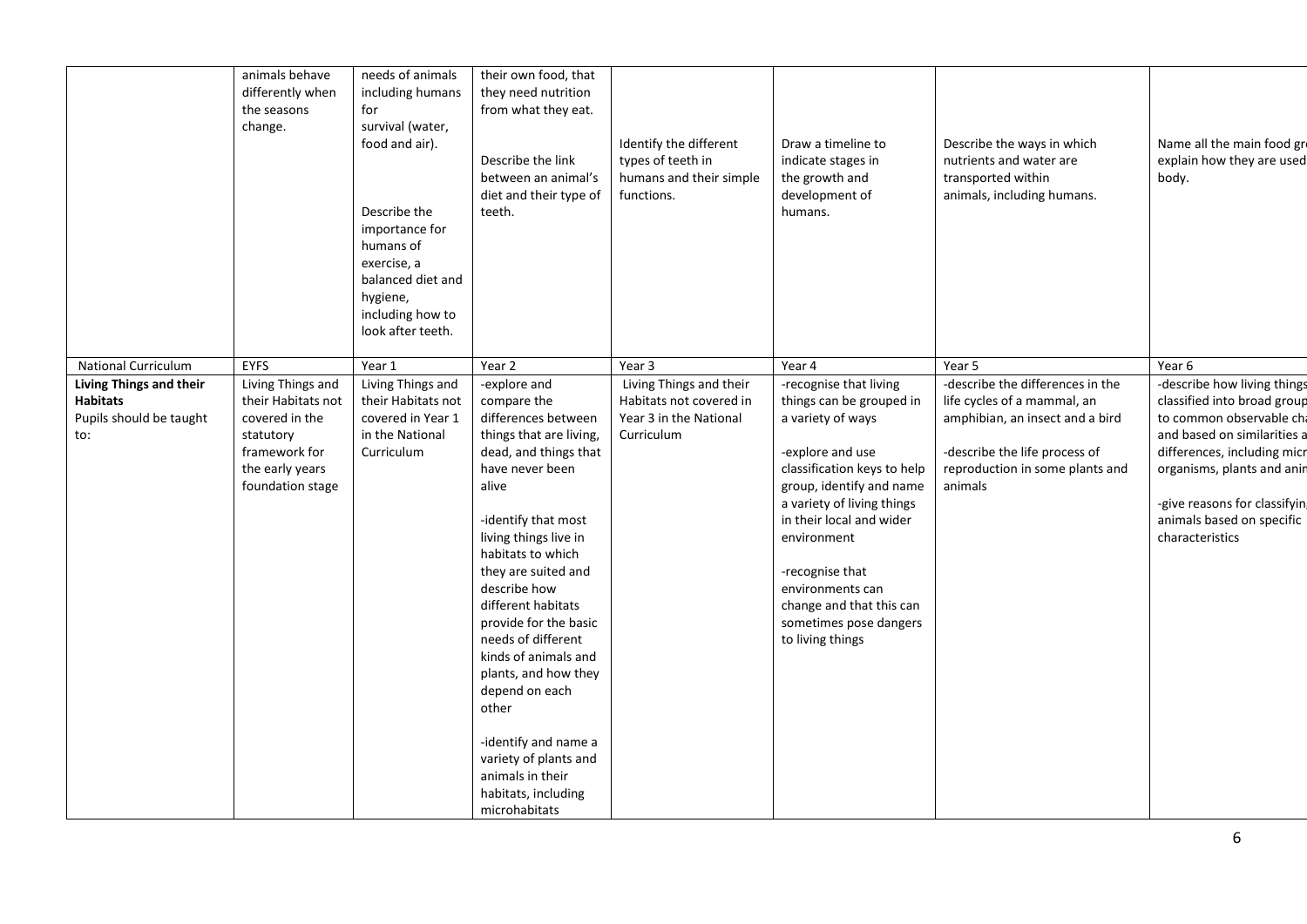|                                                   |                                                                                                                                    |                                                                                               | -describe how<br>animals obtain their<br>food from plants and<br>other animals, using<br>the idea of a simple<br>food chain, and<br>identify and name<br>different sources of<br>food |                                                                                                                                                                                                                     |                                                                                                                                           |                                                                                              |                                                                                                               |
|---------------------------------------------------|------------------------------------------------------------------------------------------------------------------------------------|-----------------------------------------------------------------------------------------------|---------------------------------------------------------------------------------------------------------------------------------------------------------------------------------------|---------------------------------------------------------------------------------------------------------------------------------------------------------------------------------------------------------------------|-------------------------------------------------------------------------------------------------------------------------------------------|----------------------------------------------------------------------------------------------|---------------------------------------------------------------------------------------------------------------|
| <b>Skills Progression</b>                         | <b>EYFS</b>                                                                                                                        | Year 1                                                                                        | Year 2                                                                                                                                                                                | Year 3                                                                                                                                                                                                              | Year 4                                                                                                                                    | Year 5                                                                                       | Year 6                                                                                                        |
| <b>Living Things and their</b><br><b>Habitats</b> | Living Things and<br>their Habitats are<br>not covered in<br>the statutory<br>framework for<br>the early years<br>foundation stage | Living Things and<br>their Habitats not<br>covered in Year 1<br>in the National<br>Curriculum | Recognise that living<br>things grow and<br>reproduce.                                                                                                                                | Living Things and their<br>Habitats not covered in<br>Year 3 in the National<br>Curriculum                                                                                                                          | Describe the life process<br>of reproduction in some<br>plants and<br>animals.                                                            | Recognise that micro-organisms<br>feed, grow and reproduce like<br>other organisms.          | Use scientific vocabulary to<br>and explore relationships I<br>related processes, e.g. poll<br>fertilisation. |
|                                                   |                                                                                                                                    |                                                                                               | Describe the basic<br>conditions that<br>plants and animals<br>need in order to<br>survive.                                                                                           |                                                                                                                                                                                                                     | Use scientific vocabulary<br>to describe<br>life processes, e.g.<br>respiration in<br>animals, pollination in<br>flowering<br>plants etc. | Recognise and suggest ways of<br>preventing the spread of harmful<br>micro-organisms.        | Describe how micro-organ<br>between food sources and<br>causes food poisoning.                                |
|                                                   |                                                                                                                                    |                                                                                               | Describe and<br>compare features of<br>living, dead and non-<br>living things.                                                                                                        |                                                                                                                                                                                                                     | Identify the key features<br>of living and non-living<br>things in detail                                                                 | Identify an increasing range of<br>features<br>of living and non-living things in<br>detail. | Explain how and why feed<br>and reproduction are esse<br>micro-organisms.                                     |
| <b>National Curriculum</b>                        | <b>EYFS</b>                                                                                                                        | Year 1                                                                                        | Year 2                                                                                                                                                                                | Year 3                                                                                                                                                                                                              | Year 4                                                                                                                                    | Year 5                                                                                       | Year 6                                                                                                        |
| <b>Rocks</b><br>Pupils should be taught<br>to:    | Rocks are not<br>covered in the<br>statutory<br>framework for<br>the early years<br>foundation stage                               | the National Curriculum                                                                       | Rocks is not covered in Key Stage One in                                                                                                                                              | -compare and group<br>together different kinds<br>of rocks on the basis of<br>their appearance and<br>simple physical<br>properties<br>-describe in simple terms<br>how fossils are formed<br>when things that have |                                                                                                                                           | Rocks is not covered in years 4, 5 and 6 in the National Curriculum.                         |                                                                                                               |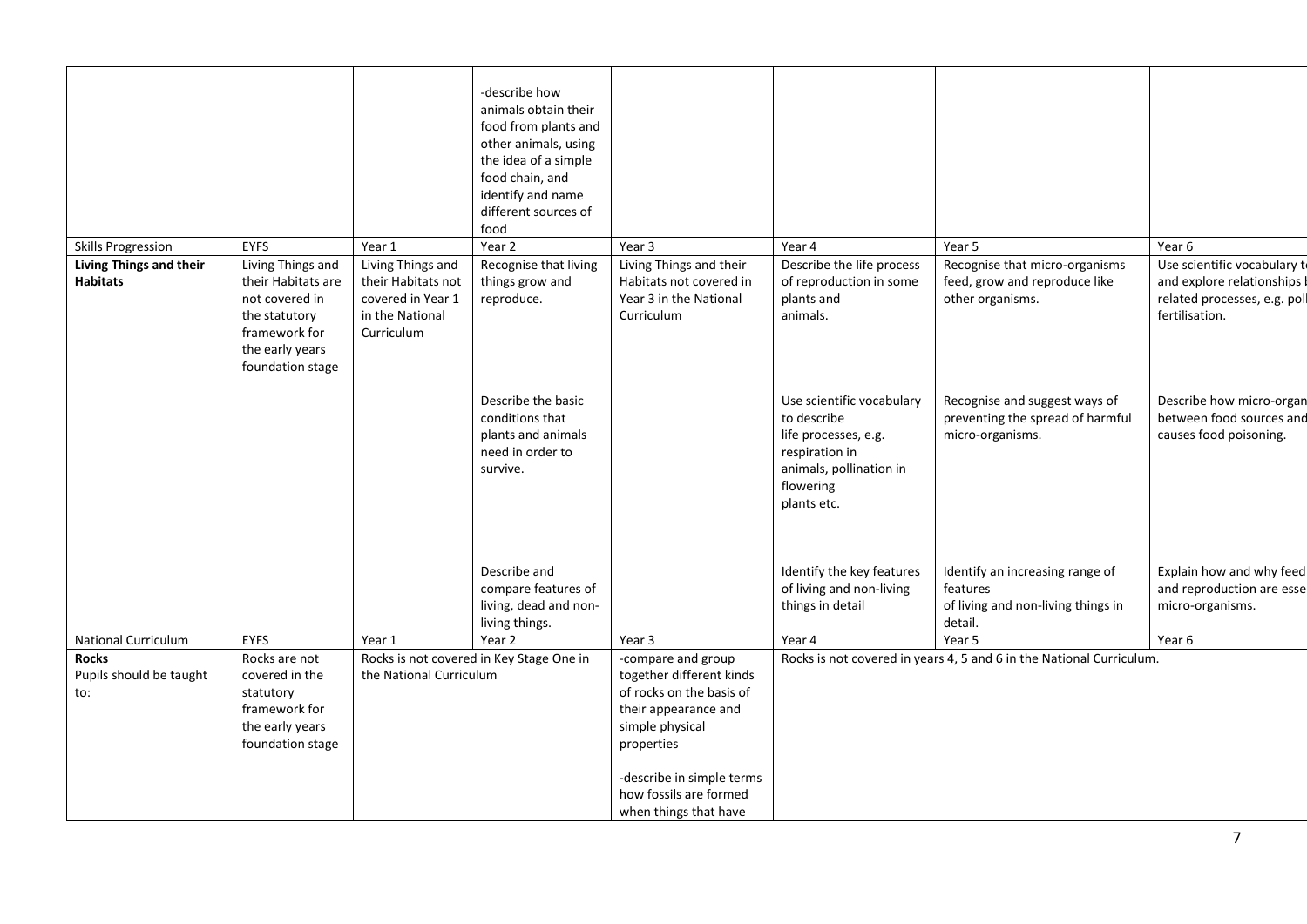|                           |                   |                   |                       | lived are trapped within  |                                                                              |        |        |
|---------------------------|-------------------|-------------------|-----------------------|---------------------------|------------------------------------------------------------------------------|--------|--------|
|                           |                   |                   |                       | rock                      |                                                                              |        |        |
|                           |                   |                   |                       |                           |                                                                              |        |        |
|                           |                   |                   |                       | -recognise that soils are |                                                                              |        |        |
|                           |                   |                   |                       | made from rocks and       |                                                                              |        |        |
|                           |                   |                   |                       | organic matter            |                                                                              |        |        |
|                           |                   |                   |                       |                           |                                                                              |        |        |
| National Curriculum       | <b>EYFS</b>       | Year 1            | Year 2                | Year 3                    | Year 4                                                                       | Year 5 | Year 6 |
| <b>Everyday Materials</b> | Children at the   | -distinguish      | Everyday Materials is |                           | Everyday Materials is not covered in Key Stage 2 in the National Curriculum. |        |        |
| Pupils should be taught   | expected level of | between an        | not covered in year 2 |                           |                                                                              |        |        |
| to:                       | development will: | object and the    | in the National       |                           |                                                                              |        |        |
|                           |                   | material from     | Curriculum.           |                           |                                                                              |        |        |
|                           | Understand some   |                   |                       |                           |                                                                              |        |        |
|                           | important         | which it is made  |                       |                           |                                                                              |        |        |
|                           | processes and     |                   |                       |                           |                                                                              |        |        |
|                           | changes in the    | -identify and     |                       |                           |                                                                              |        |        |
|                           | natural world     | name a variety of |                       |                           |                                                                              |        |        |
|                           | around them,      | everyday          |                       |                           |                                                                              |        |        |
|                           | including the     | materials,        |                       |                           |                                                                              |        |        |
|                           | seasons and       | including wood,   |                       |                           |                                                                              |        |        |
|                           | changing states   | plastic, glass,   |                       |                           |                                                                              |        |        |
|                           | of matter.        | metal, water, and |                       |                           |                                                                              |        |        |
|                           |                   | rock              |                       |                           |                                                                              |        |        |
|                           |                   |                   |                       |                           |                                                                              |        |        |
|                           |                   | -describe the     |                       |                           |                                                                              |        |        |
|                           |                   | simple physical   |                       |                           |                                                                              |        |        |
|                           |                   | properties of a   |                       |                           |                                                                              |        |        |
|                           |                   | variety of        |                       |                           |                                                                              |        |        |
|                           |                   | everyday          |                       |                           |                                                                              |        |        |
|                           |                   | materials         |                       |                           |                                                                              |        |        |
|                           |                   |                   |                       |                           |                                                                              |        |        |
|                           |                   | -compare and      |                       |                           |                                                                              |        |        |
|                           |                   | group together a  |                       |                           |                                                                              |        |        |
|                           |                   | variety of        |                       |                           |                                                                              |        |        |
|                           |                   | everyday          |                       |                           |                                                                              |        |        |
|                           |                   | materials on the  |                       |                           |                                                                              |        |        |
|                           |                   | basis of their    |                       |                           |                                                                              |        |        |
|                           |                   | simple physical   |                       |                           |                                                                              |        |        |
|                           |                   | properties        |                       |                           |                                                                              |        |        |
|                           |                   |                   |                       |                           |                                                                              |        |        |
| National Curriculum       | <b>EYFS</b>       | Year 1            | Year 2                | Year 3                    | Year 4                                                                       | Year 5 | Year 6 |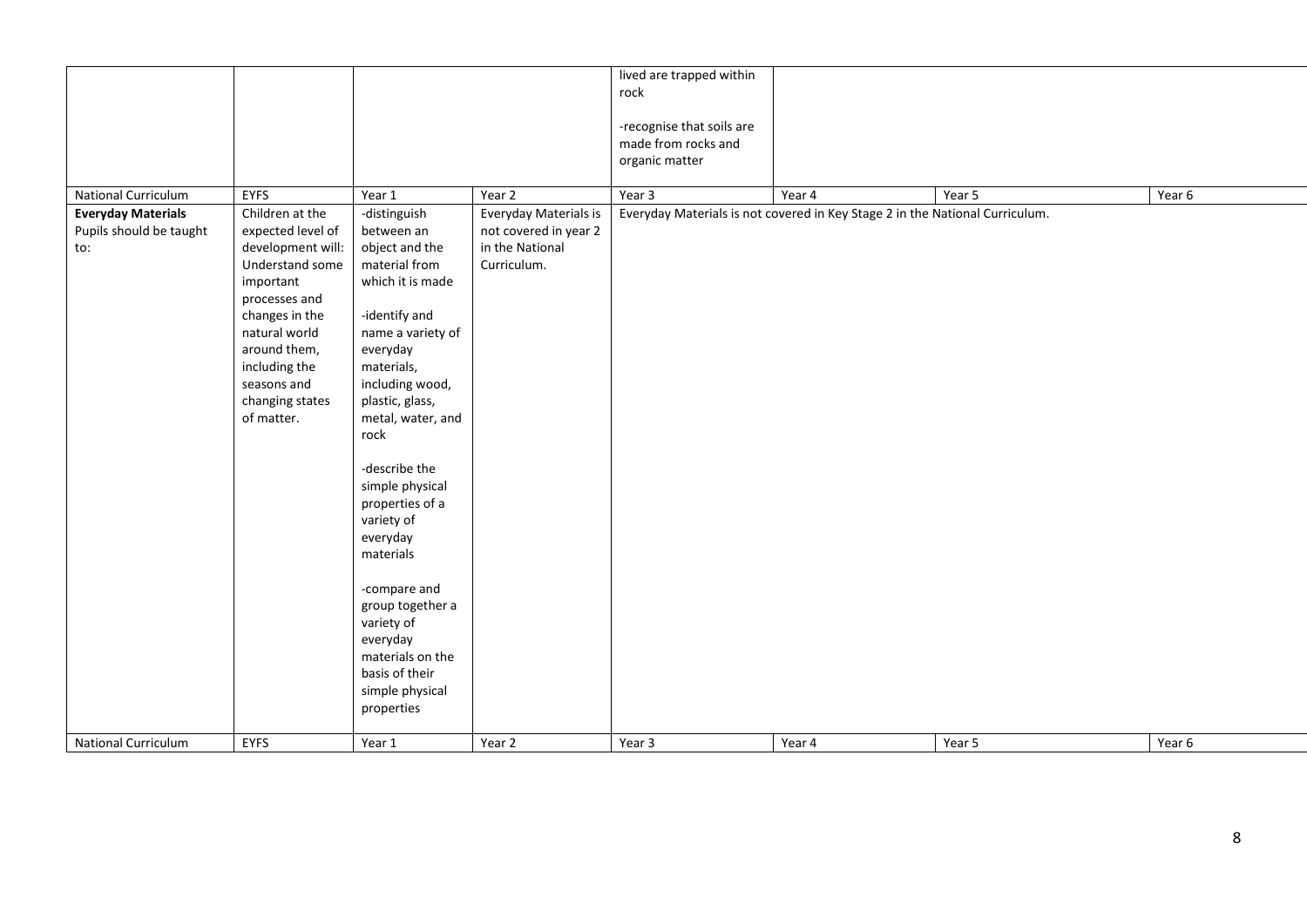| <b>Uses of Everyday</b><br><b>Materials</b><br>Pupils should be taught | Use everyday,<br>open-ended<br>materials to                                                                                                                                                                                                            | Uses of Everyday<br>Materials is not<br>covered in year 1 | -identify and<br>compare the<br>suitability of a                                                                                                                                                                                                                                                   |                               |                          | Uses of Everyday Materials is not covered in years 3, 4, 5 and 6 in the National Curriculum. |                             |
|------------------------------------------------------------------------|--------------------------------------------------------------------------------------------------------------------------------------------------------------------------------------------------------------------------------------------------------|-----------------------------------------------------------|----------------------------------------------------------------------------------------------------------------------------------------------------------------------------------------------------------------------------------------------------------------------------------------------------|-------------------------------|--------------------------|----------------------------------------------------------------------------------------------|-----------------------------|
| to:                                                                    | support overall<br>co-ordination.<br>Suggestions:<br>sponges and<br>cloths to hold,<br>squash and<br>throw, or wet<br>and squeeze.<br>Regularly provide<br>new materials<br>and interesting<br>things for<br>children to<br>explore and<br>investigate | in the National<br>Curriculum.                            | variety of everyday<br>materials, including<br>wood, metal, plastic,<br>glass, brick, rock,<br>paper and cardboard<br>for particular uses<br>-find out how the<br>shapes of solid<br>objects made from<br>some materials can<br>be changed by<br>squashing, bending,<br>twisting and<br>stretching |                               |                          |                                                                                              |                             |
| National Curriculum                                                    | <b>EYFS</b>                                                                                                                                                                                                                                            | Year 1                                                    | Year 2                                                                                                                                                                                                                                                                                             | Year 3                        | Year 4                   | Year 5                                                                                       | Year 6                      |
| <b>Properties and Changes</b>                                          | Children at the                                                                                                                                                                                                                                        |                                                           | Properties and Changes of Materials is not                                                                                                                                                                                                                                                         | <b>Properties and Changes</b> | Properties and Changes   | • compare and group together                                                                 | Properties and Changes of   |
| of Materials                                                           | expected level of                                                                                                                                                                                                                                      | covered in Key Stage 1 in the National                    |                                                                                                                                                                                                                                                                                                    | of Materials is not           | of Materials is not      | everyday materials on the basis of                                                           | not covered in Year 6 in th |
| Pupils should be taught                                                | development will:                                                                                                                                                                                                                                      | Curriculum.                                               |                                                                                                                                                                                                                                                                                                    | covered in Year 3 in the      | covered in Year 4 in the | their properties, including their                                                            | Curriculum.                 |
| to:                                                                    | Understand some                                                                                                                                                                                                                                        |                                                           |                                                                                                                                                                                                                                                                                                    | National Curriculum.          | National Curriculum.     | hardness, solubility, transparency,                                                          |                             |
|                                                                        | important                                                                                                                                                                                                                                              |                                                           |                                                                                                                                                                                                                                                                                                    |                               |                          | conductivity (electrical and                                                                 |                             |
|                                                                        | processes and                                                                                                                                                                                                                                          |                                                           |                                                                                                                                                                                                                                                                                                    |                               |                          | thermal), and response to                                                                    |                             |
|                                                                        | changes in the                                                                                                                                                                                                                                         |                                                           |                                                                                                                                                                                                                                                                                                    |                               |                          | magnets                                                                                      |                             |
|                                                                        | natural world                                                                                                                                                                                                                                          |                                                           |                                                                                                                                                                                                                                                                                                    |                               |                          |                                                                                              |                             |
|                                                                        | around them,                                                                                                                                                                                                                                           |                                                           |                                                                                                                                                                                                                                                                                                    |                               |                          | • know that some materials will                                                              |                             |
|                                                                        | including the                                                                                                                                                                                                                                          |                                                           |                                                                                                                                                                                                                                                                                                    |                               |                          | dissolve in liquid to form a                                                                 |                             |
|                                                                        | seasons and                                                                                                                                                                                                                                            |                                                           |                                                                                                                                                                                                                                                                                                    |                               |                          | solution, and describe how to                                                                |                             |
|                                                                        | changing states                                                                                                                                                                                                                                        |                                                           |                                                                                                                                                                                                                                                                                                    |                               |                          | recover a substance from a                                                                   |                             |
|                                                                        | of matter.                                                                                                                                                                                                                                             |                                                           |                                                                                                                                                                                                                                                                                                    |                               |                          | solution                                                                                     |                             |
|                                                                        |                                                                                                                                                                                                                                                        |                                                           |                                                                                                                                                                                                                                                                                                    |                               |                          |                                                                                              |                             |
|                                                                        | Identify new                                                                                                                                                                                                                                           |                                                           |                                                                                                                                                                                                                                                                                                    |                               |                          | • use knowledge of solids, liquids                                                           |                             |
|                                                                        | vocabulary                                                                                                                                                                                                                                             |                                                           |                                                                                                                                                                                                                                                                                                    |                               |                          | and gases to decide how mixtures                                                             |                             |
|                                                                        | before planning                                                                                                                                                                                                                                        |                                                           |                                                                                                                                                                                                                                                                                                    |                               |                          | might be separated, including                                                                |                             |
|                                                                        | activities, for                                                                                                                                                                                                                                        |                                                           |                                                                                                                                                                                                                                                                                                    |                               |                          | through filtering, sieving and                                                               |                             |
|                                                                        | example, changes                                                                                                                                                                                                                                       |                                                           |                                                                                                                                                                                                                                                                                                    |                               |                          | evaporating                                                                                  |                             |
|                                                                        | in materials:                                                                                                                                                                                                                                          |                                                           |                                                                                                                                                                                                                                                                                                    |                               |                          |                                                                                              |                             |
|                                                                        | 'dissolving',                                                                                                                                                                                                                                          |                                                           |                                                                                                                                                                                                                                                                                                    |                               |                          | · give reasons, based on evidence                                                            |                             |
|                                                                        | 'drying',                                                                                                                                                                                                                                              |                                                           |                                                                                                                                                                                                                                                                                                    |                               |                          | from comparative and fair tests,                                                             |                             |
|                                                                        | 'evaporating'; in                                                                                                                                                                                                                                      |                                                           |                                                                                                                                                                                                                                                                                                    |                               |                          | for the particular uses of everyday                                                          |                             |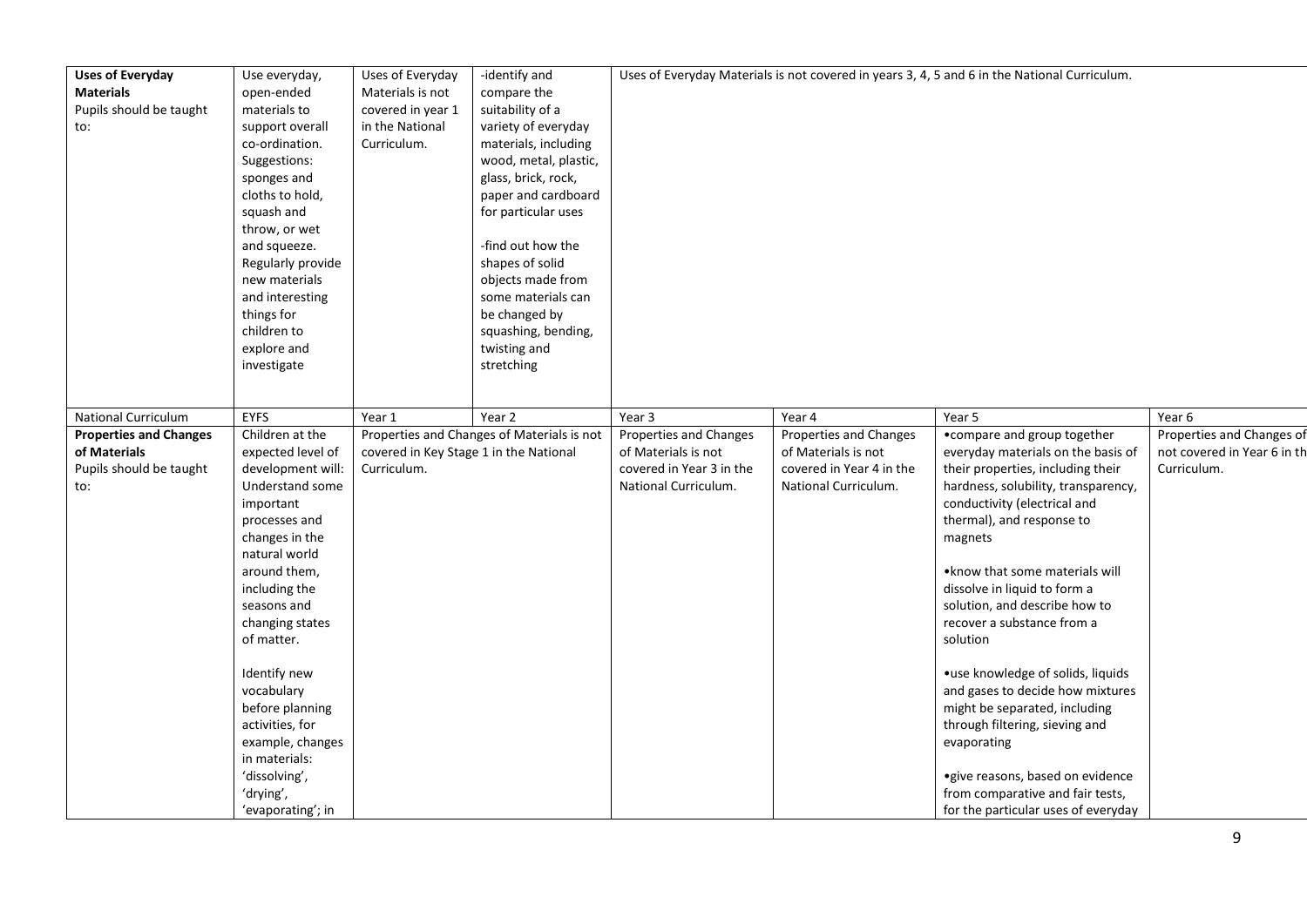|                           | music:                      |                                          |        |                                                    |                                                      | materials, including metals, wood   |                             |
|---------------------------|-----------------------------|------------------------------------------|--------|----------------------------------------------------|------------------------------------------------------|-------------------------------------|-----------------------------|
|                           | 'percussion',               |                                          |        |                                                    |                                                      | and plastic                         |                             |
|                           | 'tambourine'.               |                                          |        |                                                    |                                                      |                                     |                             |
|                           |                             |                                          |        |                                                    |                                                      | • demonstrate that dissolving,      |                             |
|                           | Provide a variety           |                                          |        |                                                    |                                                      | mixing and changes of state are     |                             |
|                           | of construction             |                                          |        |                                                    |                                                      | reversible changes                  |                             |
|                           | materials like              |                                          |        |                                                    |                                                      |                                     |                             |
|                           | blocks and                  |                                          |        |                                                    |                                                      | • explain that some changes result  |                             |
|                           | interlocking                |                                          |        |                                                    |                                                      | in the formation of new materials,  |                             |
|                           | bricks. Provide             |                                          |        |                                                    |                                                      | and that this kind of change is not |                             |
|                           | den-making                  |                                          |        |                                                    |                                                      | usually reversible, including       |                             |
|                           | materials. Allow            |                                          |        |                                                    |                                                      | changes associated with burning     |                             |
|                           | children to play            |                                          |        |                                                    |                                                      | and the action of acid on           |                             |
|                           | freely with these           |                                          |        |                                                    |                                                      | bicarbonate of soda                 |                             |
|                           | materials,                  |                                          |        |                                                    |                                                      |                                     |                             |
|                           | outdoors and                |                                          |        |                                                    |                                                      |                                     |                             |
|                           | inside. When                |                                          |        |                                                    |                                                      |                                     |                             |
|                           | appropriate, talk           |                                          |        |                                                    |                                                      |                                     |                             |
|                           | about the shapes            |                                          |        |                                                    |                                                      |                                     |                             |
|                           | and                         |                                          |        |                                                    |                                                      |                                     |                             |
|                           | how their                   |                                          |        |                                                    |                                                      |                                     |                             |
|                           | properties suit             |                                          |        |                                                    |                                                      |                                     |                             |
|                           | the purpose.                |                                          |        |                                                    |                                                      |                                     |                             |
| National Curriculum       | <b>EYFS</b>                 | Year 1                                   | Year 2 | Year 3                                             | Year 4                                               | Year 5                              | Year 6                      |
| <b>Forces and Magnets</b> | Forces and                  | Forces and Magnets is not covered in Key |        | -compare how things                                | Forces and Magnets is                                | <b>Forces</b>                       | Forces and Magnets is not   |
| Pupils should be taught   | magnets are not             |                                          |        |                                                    |                                                      |                                     |                             |
|                           |                             |                                          |        | move on different                                  |                                                      |                                     |                             |
| to:                       |                             | Stage 1 in the National Curriculum.      |        | surfaces                                           | not covered in year 4 in<br>the National Curriculum. | -explain that unsupported objects   |                             |
|                           | covered in the<br>statutory |                                          |        |                                                    |                                                      | fall towards the Earth because of   |                             |
|                           |                             |                                          |        |                                                    |                                                      | the force of gravity acting         |                             |
|                           | framework for               |                                          |        | -notice that some forces                           |                                                      | between the Earth and the falling   |                             |
|                           | the early years             |                                          |        | need contact between 2                             |                                                      | object                              |                             |
|                           | foundation stage            |                                          |        | objects, but magnetic                              |                                                      |                                     |                             |
|                           |                             |                                          |        | forces can act at a                                |                                                      | -identify the effects of air        |                             |
|                           |                             |                                          |        | distance                                           |                                                      | resistance, water resistance and    |                             |
|                           |                             |                                          |        |                                                    |                                                      | friction, that act between moving   |                             |
|                           |                             |                                          |        | -observe how magnets                               |                                                      | surfaces                            |                             |
|                           |                             |                                          |        | attract or repel each                              |                                                      |                                     |                             |
|                           |                             |                                          |        | other and attract some                             |                                                      | -recognise that some mechanisms     |                             |
|                           |                             |                                          |        | materials and not others                           |                                                      | including levers, pulleys and gears |                             |
|                           |                             |                                          |        |                                                    |                                                      | allow a smaller force to have a     |                             |
|                           |                             |                                          |        | -compare and group                                 |                                                      | greater effect and the action of    | year 6 in the National Curr |
|                           |                             |                                          |        | together a variety of                              |                                                      | acid on bicarbonate of soda         |                             |
|                           |                             |                                          |        | everyday materials on<br>the basis of whether they |                                                      |                                     |                             |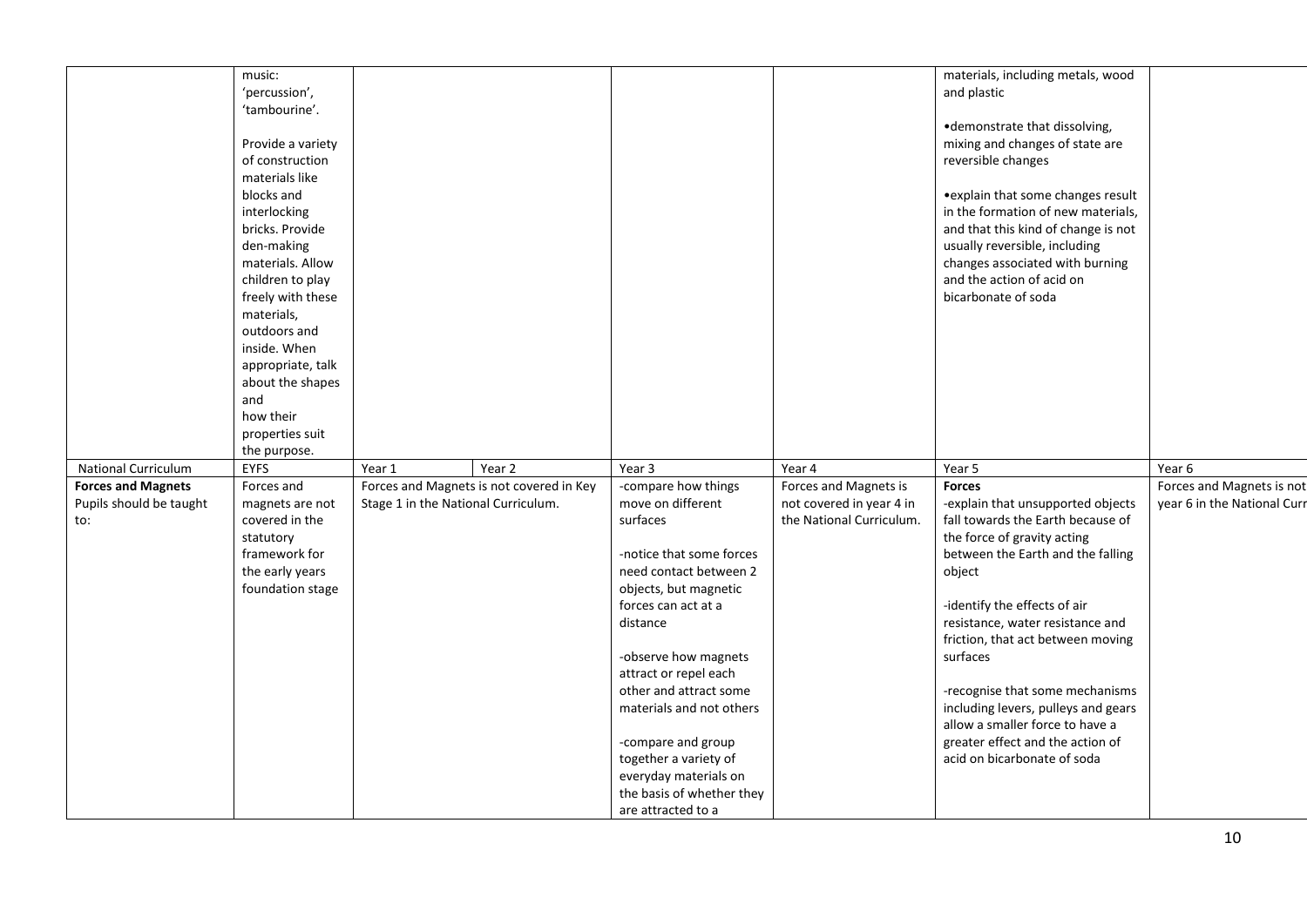|                           |                                                                                                                                     |                                               |                                                    | magnet, and identify<br>some magnetic materials<br>-describe magnets as<br>having 2 poles<br>-predict whether 2<br>magnets will attract or<br>repel each other,<br>depending on which<br>poles are facing |                                                                                         |                                                                                                                                                                                                                                          |                                                                    |
|---------------------------|-------------------------------------------------------------------------------------------------------------------------------------|-----------------------------------------------|----------------------------------------------------|-----------------------------------------------------------------------------------------------------------------------------------------------------------------------------------------------------------|-----------------------------------------------------------------------------------------|------------------------------------------------------------------------------------------------------------------------------------------------------------------------------------------------------------------------------------------|--------------------------------------------------------------------|
|                           |                                                                                                                                     |                                               |                                                    |                                                                                                                                                                                                           |                                                                                         |                                                                                                                                                                                                                                          |                                                                    |
| <b>Forces and Magnets</b> | <b>EYFS</b><br>Forces and<br>magnets are not<br>covered in the<br>statutory<br>framework for<br>the early years<br>foundation stage | Year 1<br>Stage 1 in the National Curriculum. | Year 2<br>Forces and Magnets is not covered in Key | Year 3<br>Recognise that pushes<br>and pulls will bring an<br>object to rest more<br>quickly.                                                                                                             | Year 4<br>Forces and Magnets is<br>not covered in year 4 in<br>the National Curriculum. | Year 5<br>Identify the effects of air and<br>water resistance that act between<br>moving surfaces.<br>Recognise that force and motion<br>can be transferred through<br>mechanical devices such as gears,<br>pulleys, levers and springs. | Year 6<br>Forces and Magnets is not<br>year 6 in the National Curr |
|                           |                                                                                                                                     |                                               |                                                    | Describe situations<br>where friction is helpful<br>and where it is not.<br>Identify the effects of<br>friction acting<br>between moving<br>surfaces.                                                     |                                                                                         | Explain how motion is affected by<br>forces such as gravitational<br>attraction, magnetic attraction<br>and friction.                                                                                                                    |                                                                    |
|                           |                                                                                                                                     |                                               |                                                    | Predict whether two<br>magnets will<br>attract or repel each<br>other, depending<br>on which poles are<br>facing.                                                                                         |                                                                                         | Describe motion in detail, in terms<br>of balanced and unbalanced<br>forces.                                                                                                                                                             |                                                                    |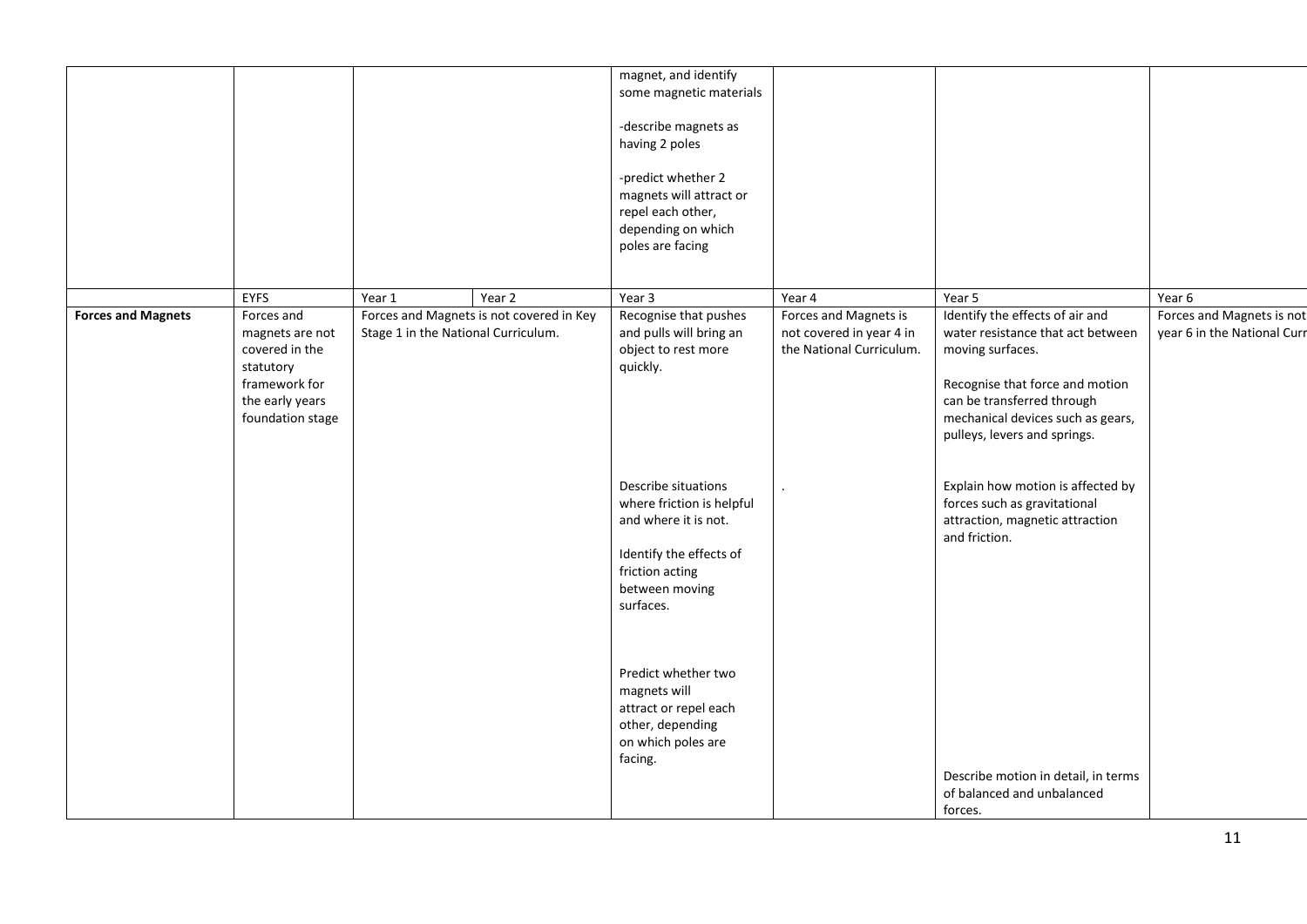|                                                |                                                                                                        |             |                                                                       | Describe situations<br>where there is more than<br>one force acting on an<br>object.                                                                 |                                                                                                                                                                                                                                                                                                                                                                                                                                                                                                                                                            |                                                                            |                                                                                                                                                                                                                                                                                                                                       |
|------------------------------------------------|--------------------------------------------------------------------------------------------------------|-------------|-----------------------------------------------------------------------|------------------------------------------------------------------------------------------------------------------------------------------------------|------------------------------------------------------------------------------------------------------------------------------------------------------------------------------------------------------------------------------------------------------------------------------------------------------------------------------------------------------------------------------------------------------------------------------------------------------------------------------------------------------------------------------------------------------------|----------------------------------------------------------------------------|---------------------------------------------------------------------------------------------------------------------------------------------------------------------------------------------------------------------------------------------------------------------------------------------------------------------------------------|
|                                                |                                                                                                        |             |                                                                       | Compare and group<br>everyday<br>materials that are<br>magnetic and identify<br>magnetic materials.<br>Identify factors than<br>increase resistance. |                                                                                                                                                                                                                                                                                                                                                                                                                                                                                                                                                            | Describe how gravity acts<br>between the Earth and a falling<br>object.    |                                                                                                                                                                                                                                                                                                                                       |
| National Curriculum                            | <b>EYFS</b>                                                                                            | Year 1      | Year 2                                                                | Year 3                                                                                                                                               | Year 4                                                                                                                                                                                                                                                                                                                                                                                                                                                                                                                                                     | Year 5                                                                     | Year 6                                                                                                                                                                                                                                                                                                                                |
| Electricity:<br>Pupils should be taught<br>to: | Electricity not<br>covered in the<br>statutory<br>framework for<br>the early years<br>foundation stage | Curriculum. | Electricity not currently covered in Years 1, 2 and 3 in the National |                                                                                                                                                      | -identify common<br>appliances that run on<br>electricity<br>-construct a simple series<br>electrical circuit, and<br>naming its basic parts,<br>including cells, wires,<br>bulbs, switches and<br>buzzers<br>-identify whether or not<br>a lamp will light in a<br>simple series circuit,<br>based on whether or not<br>the lamp is part of a<br>complete loop with a<br>battery<br>-recognise that a switch<br>opens and closes a circuit<br>and associate this with<br>whether or not a lamp<br>lights in a simple<br>series circuit<br>-recognise some | Electricity not currently covered in<br>Year 5 in the National Curriculum. | -associate the brightness o<br>the volume of a buzzer wit<br>number and voltage of cel<br>the circuit<br>-compare and give reasons<br>variations in how compone<br>function, including the brig<br>bulbs, the loudness of buz:<br>on/off position of switches<br>-use recognised symbols w<br>representing a simple circu<br>diagram. |
|                                                |                                                                                                        |             |                                                                       |                                                                                                                                                      | common conductors and<br>insulators, and associate                                                                                                                                                                                                                                                                                                                                                                                                                                                                                                         |                                                                            |                                                                                                                                                                                                                                                                                                                                       |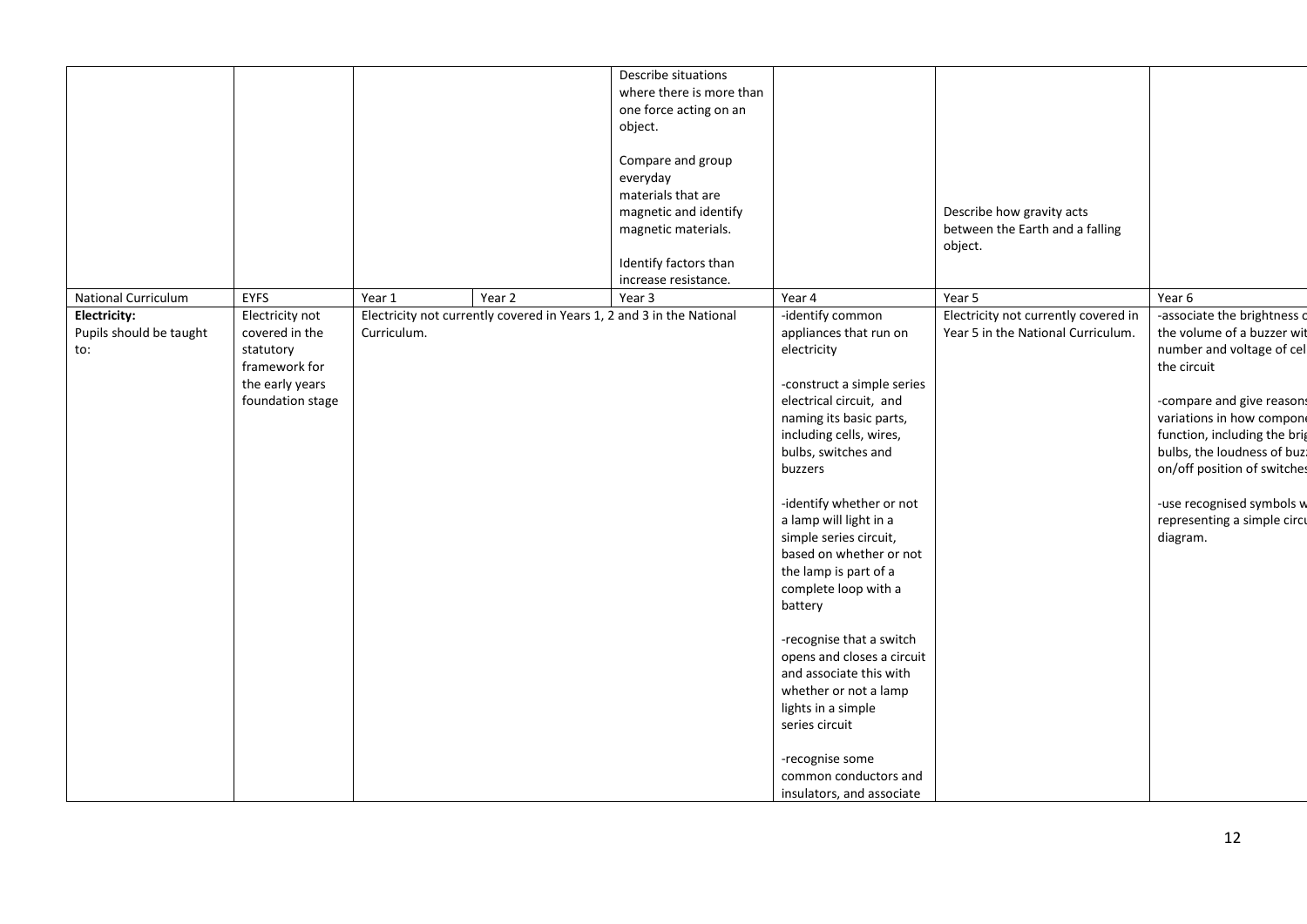|                                                            |                                                                                                        |                      |                                                                       |        | metals with being good<br>conductors.                                                                                                                                                                                                                                 |                                                                                   |                                                       |
|------------------------------------------------------------|--------------------------------------------------------------------------------------------------------|----------------------|-----------------------------------------------------------------------|--------|-----------------------------------------------------------------------------------------------------------------------------------------------------------------------------------------------------------------------------------------------------------------------|-----------------------------------------------------------------------------------|-------------------------------------------------------|
|                                                            |                                                                                                        |                      |                                                                       |        |                                                                                                                                                                                                                                                                       |                                                                                   |                                                       |
| <b>Skills Progression</b>                                  | EYFS                                                                                                   | Year 1               | Year 2                                                                | Year 3 | Year 4                                                                                                                                                                                                                                                                | Year 5                                                                            | Year 6                                                |
| Electricity:                                               | Electricity not<br>covered in the<br>statutory<br>framework for<br>the early years<br>foundation stage | Curriculum.          | Electricity not currently covered in Years 1, 2 and 3 in the National |        | Explain scientifically<br>what happens if you<br>change the number of<br>bulbs.                                                                                                                                                                                       | Electricity not currently covered in<br>Year 5 in the National Curriculum.        | Draw a complex circuit usi<br>scientific symbols.     |
|                                                            |                                                                                                        |                      |                                                                       |        | Record and construct a<br>series electrical circuit,<br>identifying and naming<br>its basic parts. Identify<br>whether or not a bulb<br>will light in a simple<br>series circuit based on<br>whether or not the bulb<br>is part of a complete loop<br>with a battery. |                                                                                   | Explain and use the term r<br>correctly.              |
|                                                            |                                                                                                        |                      |                                                                       |        | Explain how to/what<br>happens when you<br>connect more than 1<br>battery.                                                                                                                                                                                            |                                                                                   | Talk about what happens v<br>connecting components in |
|                                                            |                                                                                                        |                      |                                                                       |        | Describe the use of<br>conductors & insulators<br>in wires.                                                                                                                                                                                                           |                                                                                   | Use an effective model to<br>electrical flow.         |
| National Curriculum                                        | <b>EYFS</b>                                                                                            | Year 1               | Year 2                                                                | Year 3 | Year 4                                                                                                                                                                                                                                                                | Year 5                                                                            | Year 6                                                |
| <b>States of Matter:</b><br>Pupils should be taught<br>to: | Children at the<br>expected level of<br>development will:<br>Understand some<br>important              | National Curriculum. | States of matter is not currently covered in Years 1, 2 and 3 in the  |        | • compare and group<br>materials together,<br>according to whether<br>they are solids, liquids or<br>gases                                                                                                                                                            | States of matter is not currently covered in Year 6 in the Nationa<br>Curriculum. |                                                       |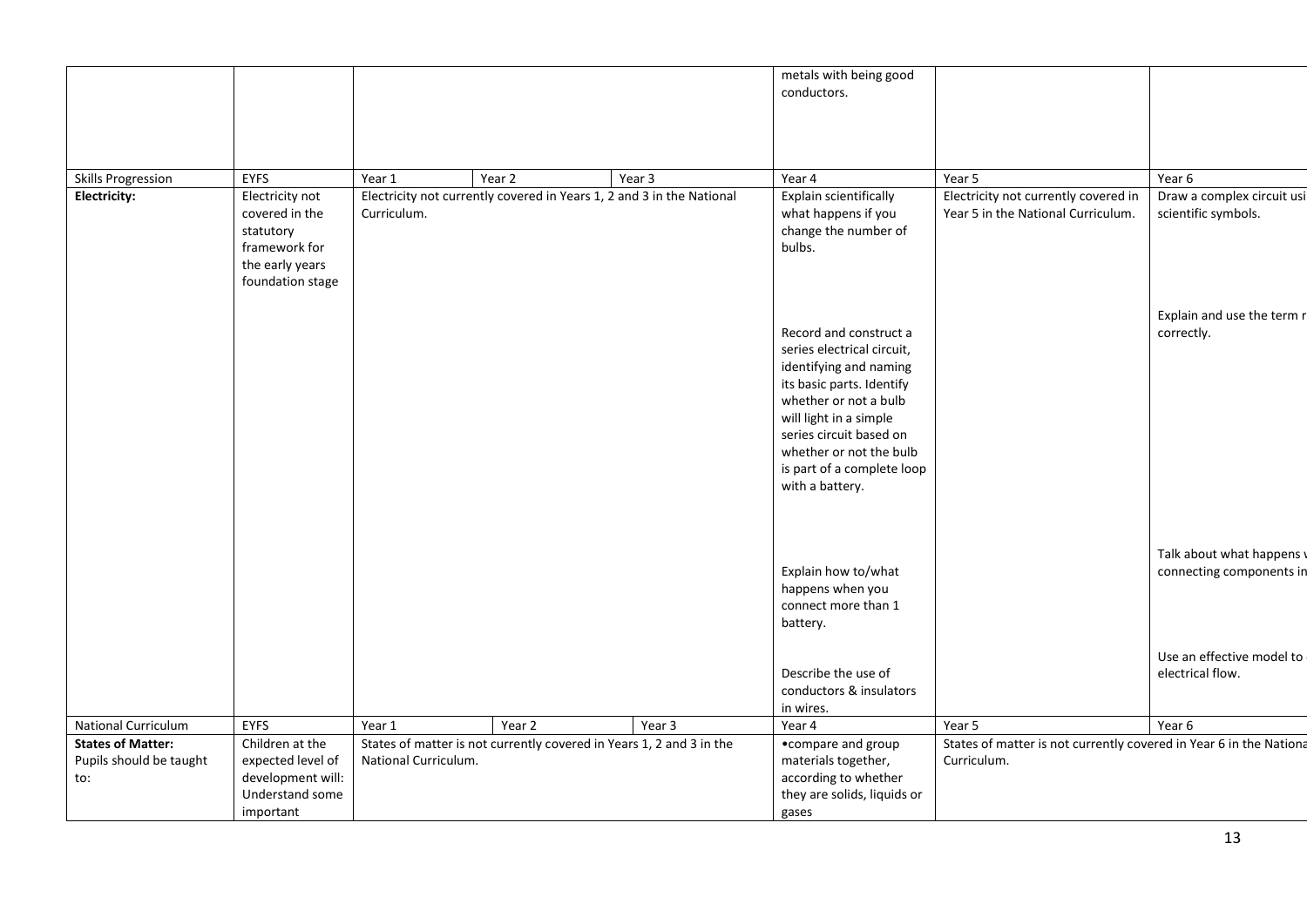|                                          | processes and<br>changes in the<br>natural world<br>around them,<br>including the<br>seasons and<br>changing states<br>of matter. |                                           |                                                                              |        | .observe that some<br>materials change state<br>when they are heated or<br>cooled, and measure or<br>research the<br>temperature at which<br>this happens in degrees<br>Celsius (°C)<br>•identify the part played<br>by evaporation and<br>condensation in the<br>water cycle and associate<br>the rate of evaporation<br>with temperature                                                                                                                             |                                                                    |        |
|------------------------------------------|-----------------------------------------------------------------------------------------------------------------------------------|-------------------------------------------|------------------------------------------------------------------------------|--------|------------------------------------------------------------------------------------------------------------------------------------------------------------------------------------------------------------------------------------------------------------------------------------------------------------------------------------------------------------------------------------------------------------------------------------------------------------------------|--------------------------------------------------------------------|--------|
| National Curriculum                      | <b>EYFS</b><br>Sound is not                                                                                                       | Year 1                                    | Year 2<br>Sound is not currently covered in Years 1, 2 and 3 in the National | Year 3 | Year 4<br>•identify how sounds are                                                                                                                                                                                                                                                                                                                                                                                                                                     | Year 5                                                             | Year 6 |
| Sound:<br>Pupils should be taught<br>to: | covered in the<br>statutory<br>framework for<br>the early years<br>foundation stage                                               | Curriculum.                               |                                                                              |        | made, associating some<br>of them with something<br>vibrating<br>•recognise that<br>vibrations from sounds<br>travel through a medium<br>to the ear<br>•find patterns between<br>the pitch of a sound and<br>features of the object<br>that produced it<br>•find patterns between<br>the volume of a sound<br>and the strength of the<br>vibrations that produced<br>it<br>•recognise that sounds<br>get fainter as the<br>distance from the sound<br>source increases | Sound is not currently covered in Year 6 in the National Curriculu |        |
| National Curriculum                      | <b>EYFS</b>                                                                                                                       | Year 1                                    | Year 2                                                                       | Year 3 | Year 4                                                                                                                                                                                                                                                                                                                                                                                                                                                                 | Year 5                                                             | Year 6 |
| <b>Seasonal Changes:</b>                 | Children at the<br>expected level of                                                                                              | • observe changes<br>across the 4 seasons |                                                                              |        | Seasonal Changes is not currently covered in Years 2, 3, 4, 5 and 6 in the National Curriculum.                                                                                                                                                                                                                                                                                                                                                                        |                                                                    |        |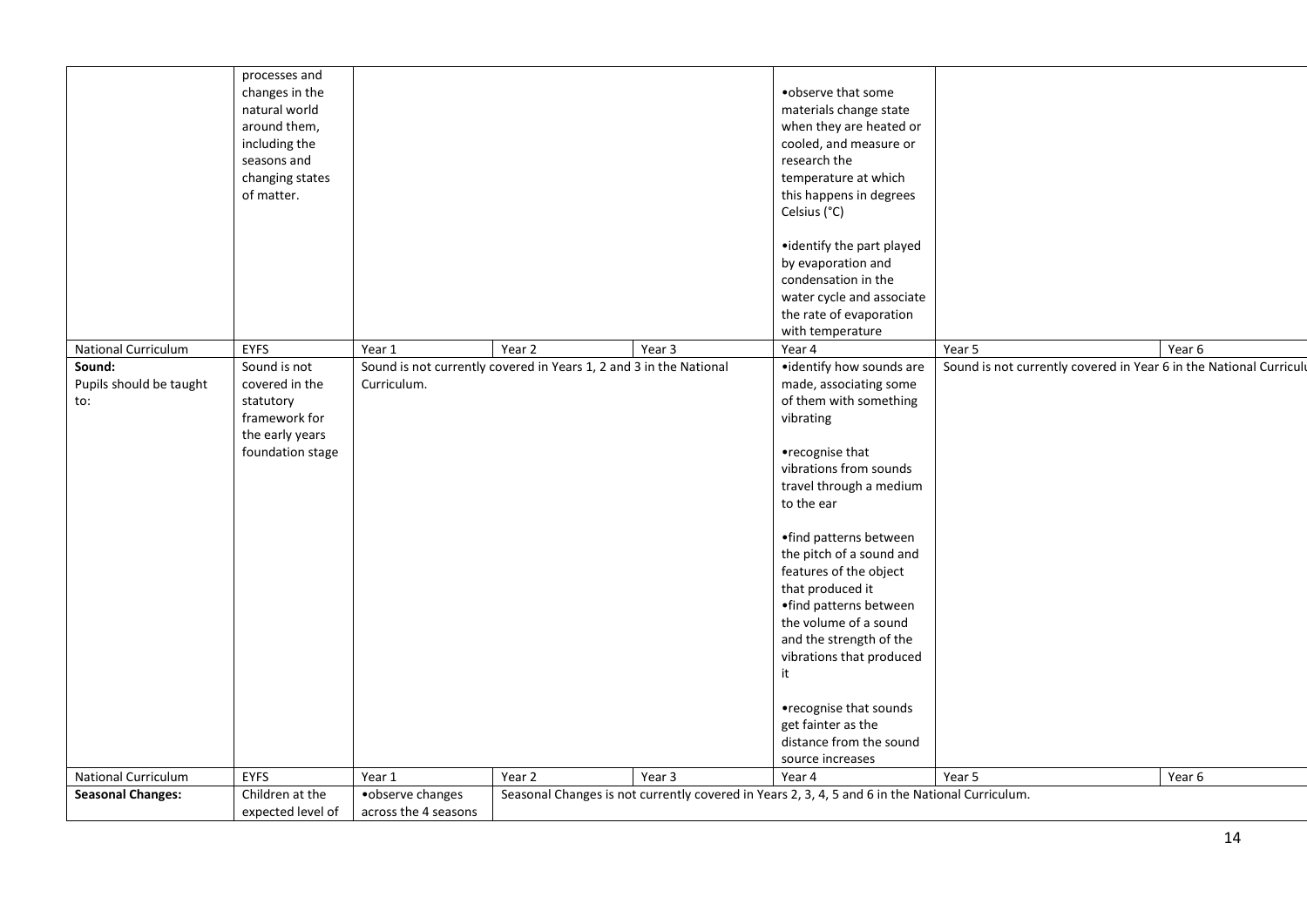| Pupils should be taught | development will:  |                     |  |
|-------------------------|--------------------|---------------------|--|
| to:                     | Understand some    | •observe and        |  |
|                         | important          | describe weather    |  |
|                         | processes and      | associated with the |  |
|                         | changes in the     | seasons and how day |  |
|                         | natural world      | length varies       |  |
|                         | around them,       |                     |  |
|                         | including the      |                     |  |
|                         | seasons and        |                     |  |
|                         | changing states    |                     |  |
|                         | of matter.         |                     |  |
|                         | Guide children's   |                     |  |
|                         | understanding by   |                     |  |
|                         | draw children's    |                     |  |
|                         | attention to the   |                     |  |
|                         | weather            |                     |  |
|                         | and seasonal       |                     |  |
|                         | features.          |                     |  |
|                         | Provide            |                     |  |
|                         | opportunities for  |                     |  |
|                         | children to note   |                     |  |
|                         | and record the     |                     |  |
|                         | weather. Select    |                     |  |
|                         | texts              |                     |  |
|                         | to share with the  |                     |  |
|                         | children about     |                     |  |
|                         | the changing       |                     |  |
|                         | seasons.           |                     |  |
|                         | Throughout the     |                     |  |
|                         | year, take         |                     |  |
|                         | children outside   |                     |  |
|                         | to observe the     |                     |  |
|                         | natural world      |                     |  |
|                         | and encourage      |                     |  |
|                         | children to        |                     |  |
|                         | observe how        |                     |  |
|                         | animals behave     |                     |  |
|                         | differently as the |                     |  |
|                         | seasons change.    |                     |  |
|                         | Look for children  |                     |  |
|                         | incorporating      |                     |  |
|                         | their              |                     |  |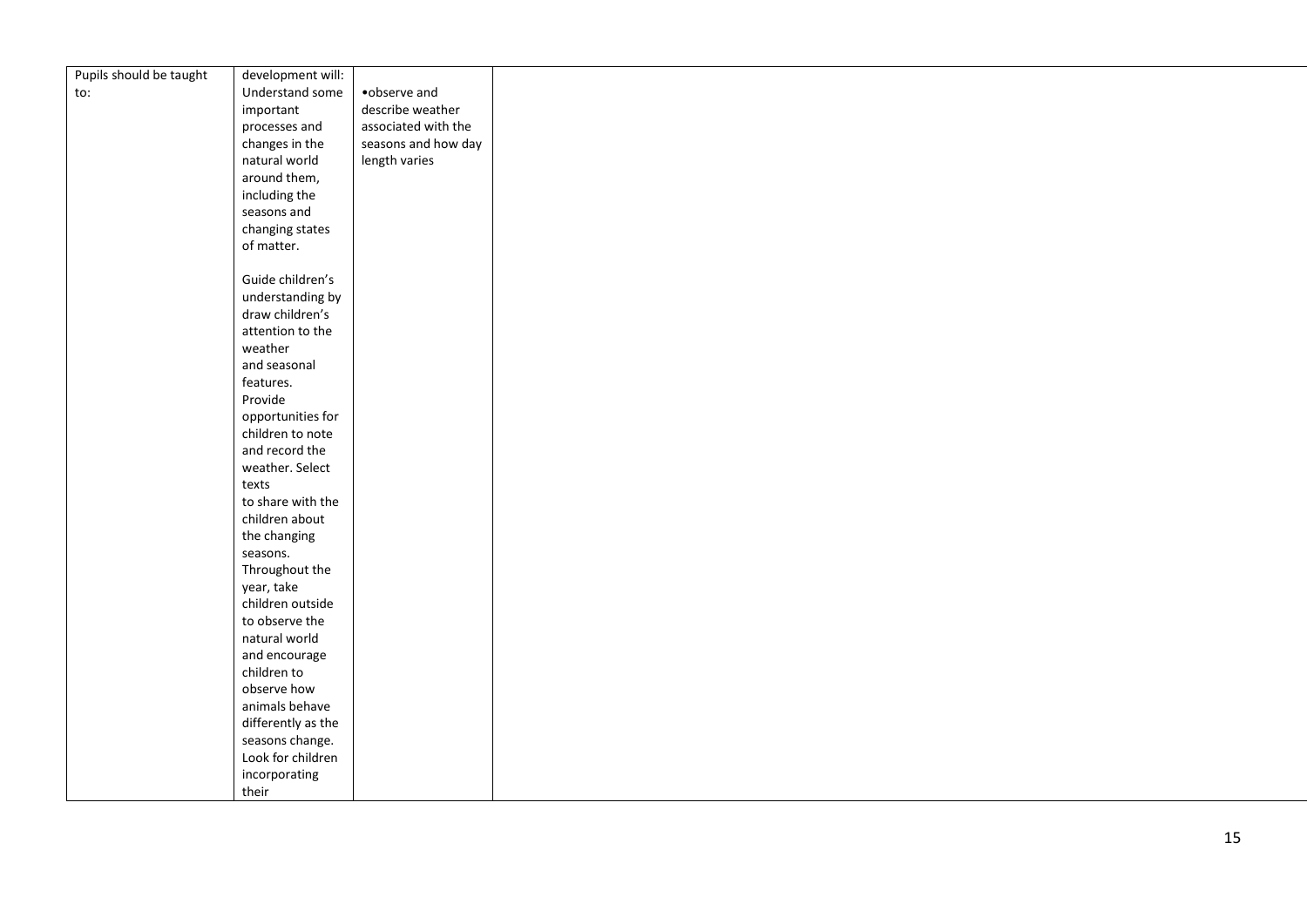|                                                                        | understanding of<br>the seasons and<br>weather in their<br>play.                                              |        |        |                                                                                                          |        |                                                                                                                                                                                                                                                                                                                                                                                            |                                                                                                                                                                                                                                                                                                                              |
|------------------------------------------------------------------------|---------------------------------------------------------------------------------------------------------------|--------|--------|----------------------------------------------------------------------------------------------------------|--------|--------------------------------------------------------------------------------------------------------------------------------------------------------------------------------------------------------------------------------------------------------------------------------------------------------------------------------------------------------------------------------------------|------------------------------------------------------------------------------------------------------------------------------------------------------------------------------------------------------------------------------------------------------------------------------------------------------------------------------|
| <b>National Curriculum</b>                                             | <b>EYFS</b>                                                                                                   | Year 1 | Year 2 | Year 3                                                                                                   | Year 4 | Year 5                                                                                                                                                                                                                                                                                                                                                                                     | Year 6                                                                                                                                                                                                                                                                                                                       |
| <b>Evolution and</b><br>Inheritance:<br>Pupils should be taught<br>to: | Earth and space is<br>not covered in<br>the statutory<br>framework for<br>the early years<br>foundation stage |        |        | Evolution and Inheritance is not currently covered in Years 1, 2, 3, 4 and 5 in the National Curriculum. |        |                                                                                                                                                                                                                                                                                                                                                                                            | •recognise that<br>have changed ov<br>that fossils provi<br>information abo<br>things that inhal<br>Earth millions of<br>•recognise that<br>produce offsprin<br>same kind, but n<br>offspring vary ar<br>identical to their<br>•identify how ar<br>plants are adapt<br>their environme<br>different ways a<br>adaptation may |
| National Curriculum                                                    | <b>EYFS</b>                                                                                                   | Year 1 | Year 2 | Year 3                                                                                                   | Year 4 | Year 5                                                                                                                                                                                                                                                                                                                                                                                     | evolution<br>Year 6                                                                                                                                                                                                                                                                                                          |
| <b>Earth and Space:</b><br>Pupils should be taught<br>to:              | Earth and space is<br>not covered in<br>the statutory<br>framework for<br>the early years<br>foundation stage |        |        | Earth and Space is not currently covered in Years 1, 2, 3 and 4 in the National Curriculum.              |        | ·describe the movement<br>of the Earth and other<br>planets relative to the sun<br>in the solar system<br>·describe the movement<br>of the moon relative to the<br>Earth<br>·describe the sun, Earth<br>and moon as<br>approximately spherical<br>bodies<br>•use the idea of the<br>Earth's rotation to explain<br>day and night and the<br>apparent movement of the<br>sun across the sky | <b>Earth and Space</b><br>currently covere<br>in the National C                                                                                                                                                                                                                                                              |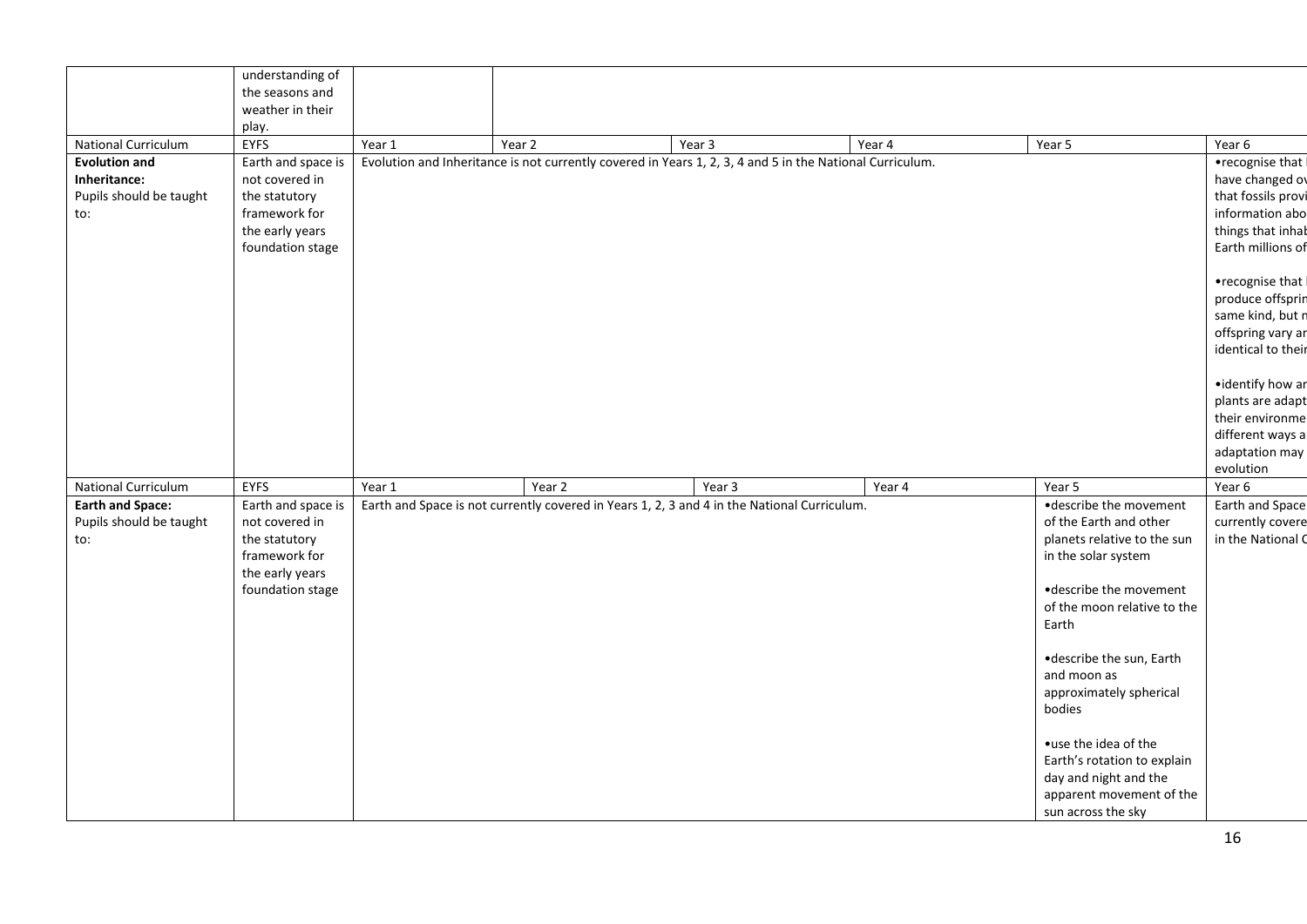| <b>National Curriculum</b> | <b>EYFS</b>      | Year 1                                               | Year 2 | Year 3                       | Year 4                                                 | Year 5 | Year 6              |
|----------------------------|------------------|------------------------------------------------------|--------|------------------------------|--------------------------------------------------------|--------|---------------------|
| Light:                     | Light is not     | Light is currently not covered in Key Stage 1 in the |        | •recognise that they need    | Light is currently not covered in Years 4 and 5 in the |        | •recognise that     |
| Pupils should be taught    | covered in the   | National Curriculum.                                 |        | light in order to see things | National Curriculum.                                   |        | appears to trave    |
| to:                        | statutory        |                                                      |        | and that dark is the         |                                                        |        | lines               |
|                            | framework for    |                                                      |        | absence of light             |                                                        |        |                     |
|                            | the early years  |                                                      |        |                              |                                                        |        | •use the idea thi   |
|                            | foundation stage |                                                      |        | • notice that light is       |                                                        |        | travels in straigh  |
|                            |                  |                                                      |        | reflected from surfaces      |                                                        |        | explain that obje   |
|                            |                  |                                                      |        |                              |                                                        |        | seen because th     |
|                            |                  |                                                      |        | •recognise that light from   |                                                        |        | or reflect light in |
|                            |                  |                                                      |        | the sun can be dangerous     |                                                        |        |                     |
|                            |                  |                                                      |        | and that there are ways to   |                                                        |        | • explain that we   |
|                            |                  |                                                      |        | protect their eyes           |                                                        |        | because light tra   |
|                            |                  |                                                      |        |                              |                                                        |        | light sources to    |
|                            |                  |                                                      |        | •recognise that shadows      |                                                        |        | from light source   |
|                            |                  |                                                      |        | are formed when the light    |                                                        |        | objects and ther    |
|                            |                  |                                                      |        | from a light source is       |                                                        |        | eyes                |
|                            |                  |                                                      |        | blocked by an opaque         |                                                        |        |                     |
|                            |                  |                                                      |        | object                       |                                                        |        | •use the idea the   |
|                            |                  |                                                      |        |                              |                                                        |        | travels in straigh  |
|                            |                  |                                                      |        | •find patterns in the way    |                                                        |        | explain why shad    |
|                            |                  |                                                      |        | that the size of shadows     |                                                        |        | the same shape      |
|                            |                  |                                                      |        | change                       |                                                        |        | objects that cast   |
| <b>Skills Progression</b>  | <b>EYFS</b>      | Year 1                                               | Year 2 | Year 3                       | Year 4                                                 | Year 5 | Year 6              |
|                            | Light is not     | Light is currently not covered in Key Stage 1 in the |        | -Describe what happens to    | Light is currently not covered in Years 4 and 5 in the |        | -Use knowledge      |
|                            | covered in the   | National Curriculum.                                 |        | a light source in the dark.  | National Curriculum.                                   |        | light travels to p  |
|                            | statutory        |                                                      |        |                              |                                                        |        | size of a shadow    |
|                            | framework for    |                                                      |        | -Find patterns to            |                                                        |        | position of the li  |
|                            | the early years  |                                                      |        | determine the size of        |                                                        |        | changes.            |
|                            | foundation stage |                                                      |        | shadows.                     |                                                        |        |                     |
|                            |                  |                                                      |        |                              |                                                        |        | -Explain the con    |
|                            |                  |                                                      |        | -Describe the way in which   |                                                        |        | reflection and ex   |
|                            |                  |                                                      |        | light is reflected from      |                                                        |        | non-luminous of     |
|                            |                  |                                                      |        | surfaces.                    |                                                        |        | seen.               |
|                            |                  |                                                      |        | -Describe in simple terms    |                                                        |        |                     |
|                            |                  |                                                      |        | how light travels and what   |                                                        |        |                     |
|                            |                  |                                                      |        | happens.                     |                                                        |        |                     |

| <b>How Parents can help</b> |  |
|-----------------------------|--|
|                             |  |
|                             |  |
|                             |  |
|                             |  |